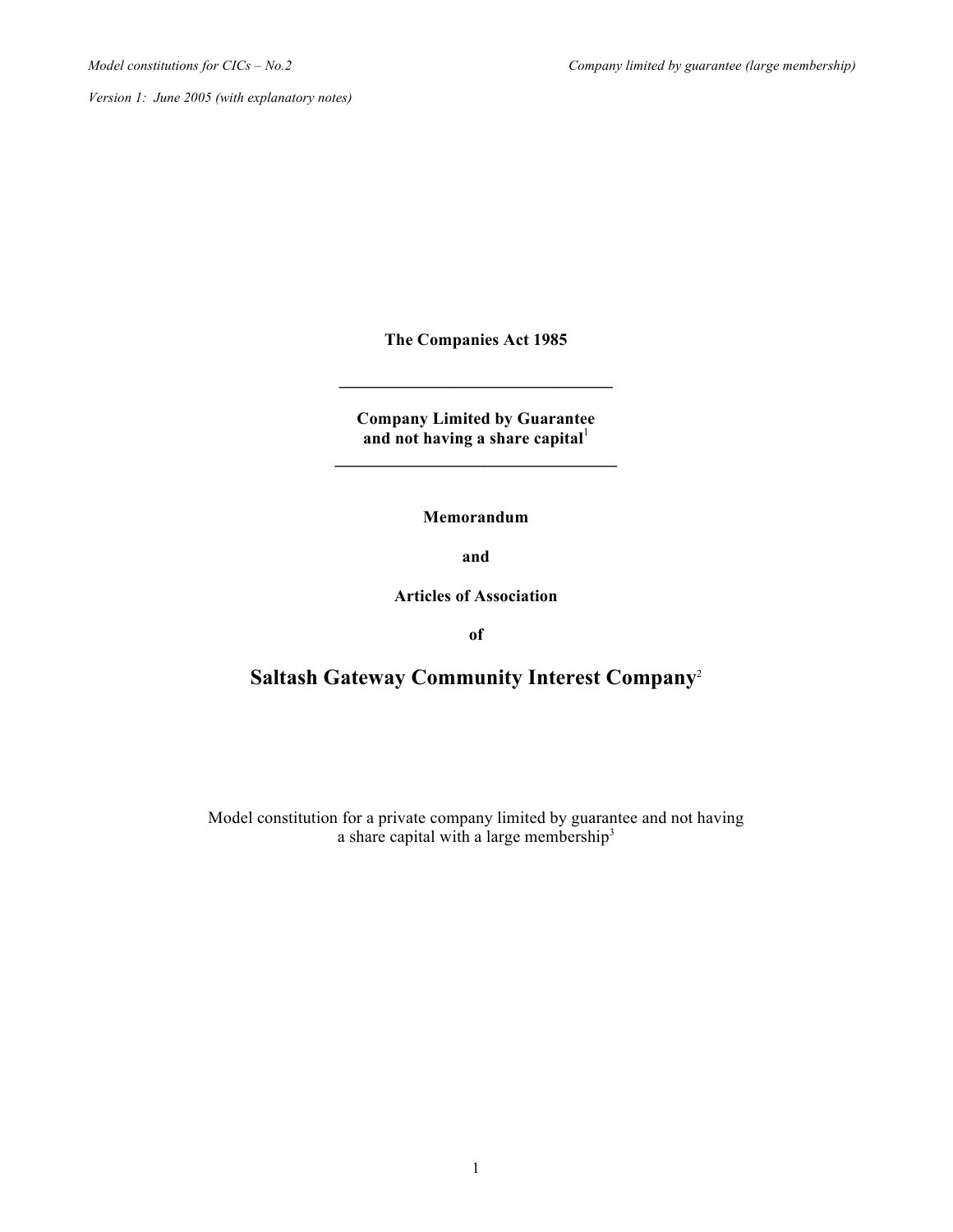**The Companies Act 1985**

**Company Limited by Guarantee and not having a share capital \_\_\_\_\_\_\_\_\_\_\_\_\_\_\_\_\_\_\_\_\_\_\_\_\_\_\_\_\_\_\_\_\_\_\_\_**

**\_\_\_\_\_\_\_\_\_\_\_\_\_\_\_\_\_\_\_\_\_\_\_\_\_\_\_\_\_\_\_\_\_\_\_\_**

**Memorandum of Association**<sup>4</sup>

**of**

# **Saltash Gateway Community Interest Company**

# **1 COMMUNITY INTEREST COMPANY**

The Company is to be a community interest company.

### **2 NAME**

The Company's name is "Saltash Gateway Community Interest Company".

## **3 REGISTERED OFFICE**

The Company's registered office will be in England and Wales<sup>5</sup>.

## **4 OBJECTS**

The Company's aim is to identify, plan and deliver social, economic and environmental improvements through a range of enterprises for the benefit of the community in the Saltash area, and will undertake this  $by<sup>6</sup>$ :

- (a) Taking due note of local, regional and national plans, policies and opportunities of relevance to the company
- (b) Seeking and taking account of local views about the main social, economic and environmental needs of the community
- (c) Establishing its own strategic plan in response to the above, with a set of priority actions
- (d) Identifying useful partnerships and potential resources to enable the company to deliver the plan through community enterprises
- (e) Taking every opportunity to maximise the impact of the voice of the community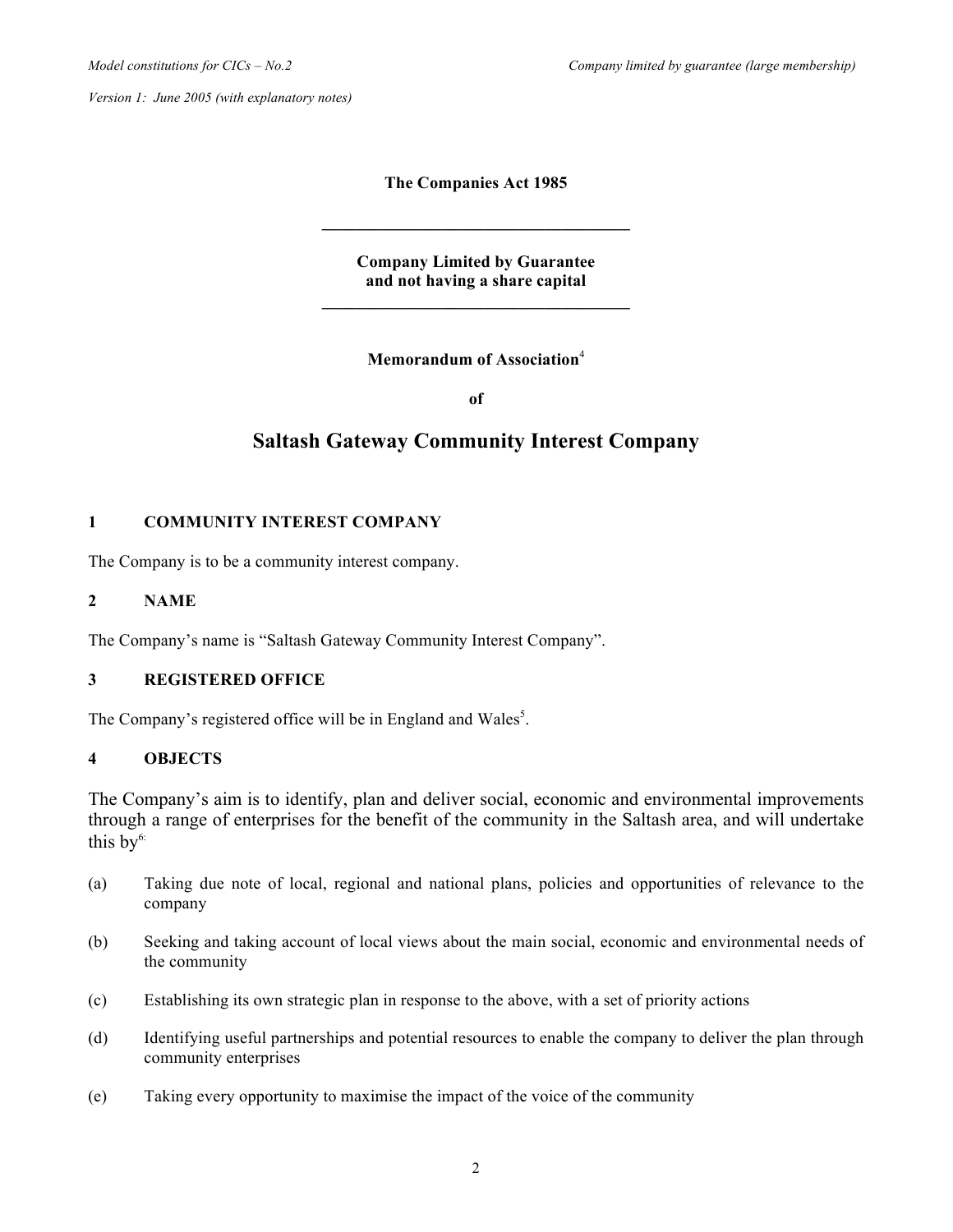(f) Continually updating its knowledge, and periodically revising its plan in the light of new information and experience

### **5 POWERS**

The Company has the power to do anything which is incidental or conducive to the furtherance of its object.

## **6 LIMITED LIABILITY**

The liability of the Members is limited.<sup>7</sup>

# **7 GUARANTEE**

Every Member of the Company undertakes to contribute a sum not exceeding £1 to the assets of the Company if it is wound up during his, her or its membership or within one year afterwards:

- (a) for payment of the debts and liabilities of the Company contracted before he, she or it ceased to be a Member;
- (b) for the costs, charges and expenses of winding up; and
- (c) for the adjustment of the rights of the contributories among themselves.<sup>8</sup>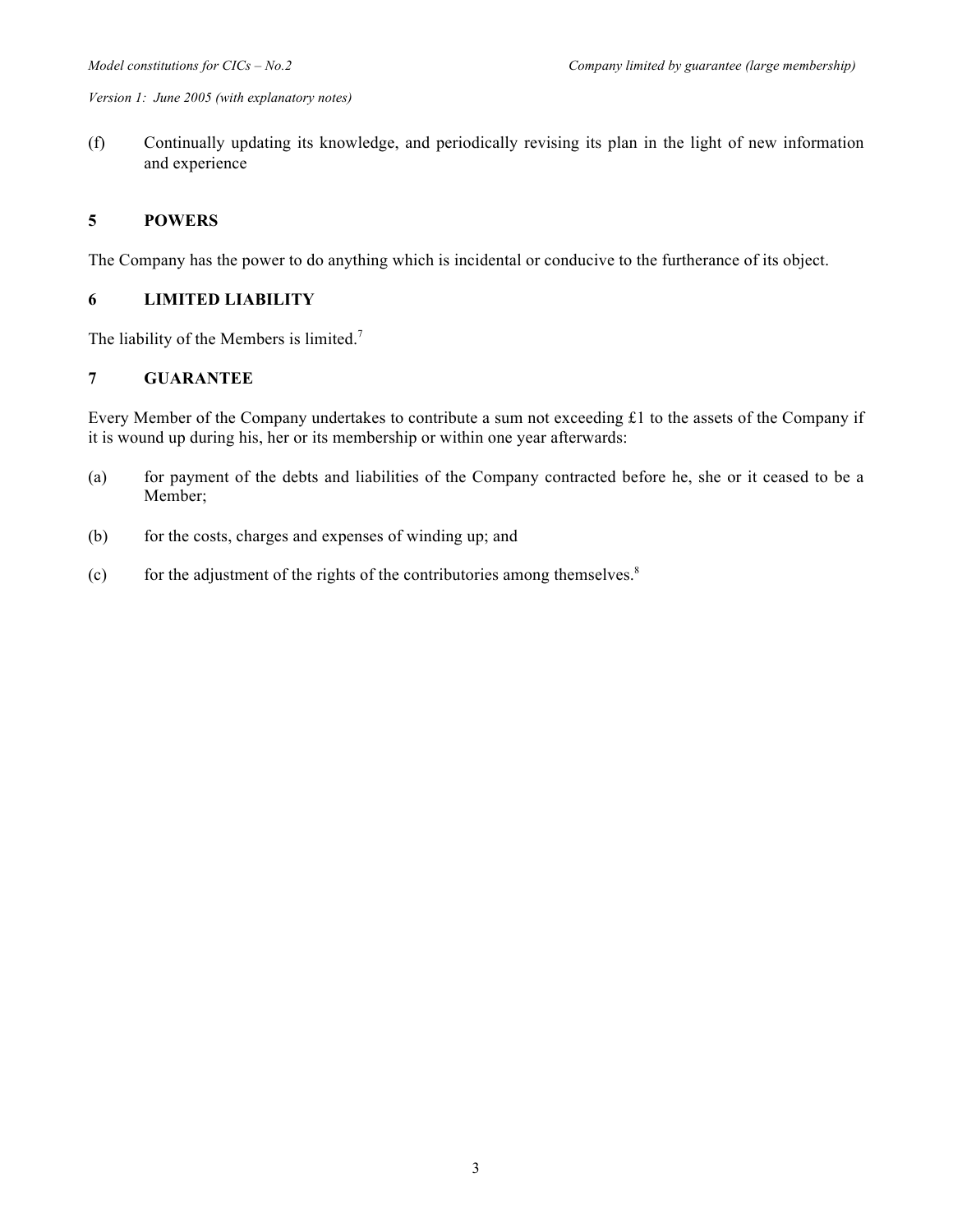We, the subscribers to this Memorandum, wish to form a Company pursuant to this Memorandum.<sup>9</sup>

|                | Names, Addresses and Signatures of Subscribers |                                                                           |             |
|----------------|------------------------------------------------|---------------------------------------------------------------------------|-------------|
|                |                                                |                                                                           | Guarantee   |
| 1.             | Signature:                                     |                                                                           | £1          |
|                | Name:                                          | Joanne BASKOTT                                                            |             |
|                | Address:                                       | Coombe Bay House, Coombe Road, SALTASH, Cornwall PL12 4ET                 |             |
| 2.             | Signature:                                     |                                                                           | $\pounds 1$ |
|                | Name:                                          | Liam Anthony BRADLEY                                                      |             |
|                | Address:                                       | 21 Albert Road, SALTASH, Cornwall PL12 4EB                                |             |
| 3 <sub>1</sub> | Signature:                                     |                                                                           | £1          |
|                | Name:                                          | Colin BROWN                                                               |             |
|                | Address:                                       | 'The Moorings', Riverside Cottages, Forder, SALTASH, Cornwall PL12 4QS    |             |
| 4.             | Signature:                                     |                                                                           | $\pounds 1$ |
|                | Name:                                          | <b>Brian CARTER</b>                                                       |             |
|                | Address:                                       | 17 Hearl Road, Latchbrook, SALTASH, Cornwall PL12 4TX                     |             |
|                |                                                |                                                                           |             |
|                |                                                | Witness to the above signatures:                                          |             |
|                | Signature:                                     |                                                                           |             |
|                | Name:                                          | Penelope MILLER                                                           |             |
|                | Address:                                       | SBD Associates, South Pill Cottage, Adit Lane, SALTASH, Cornwall PL12 6HS |             |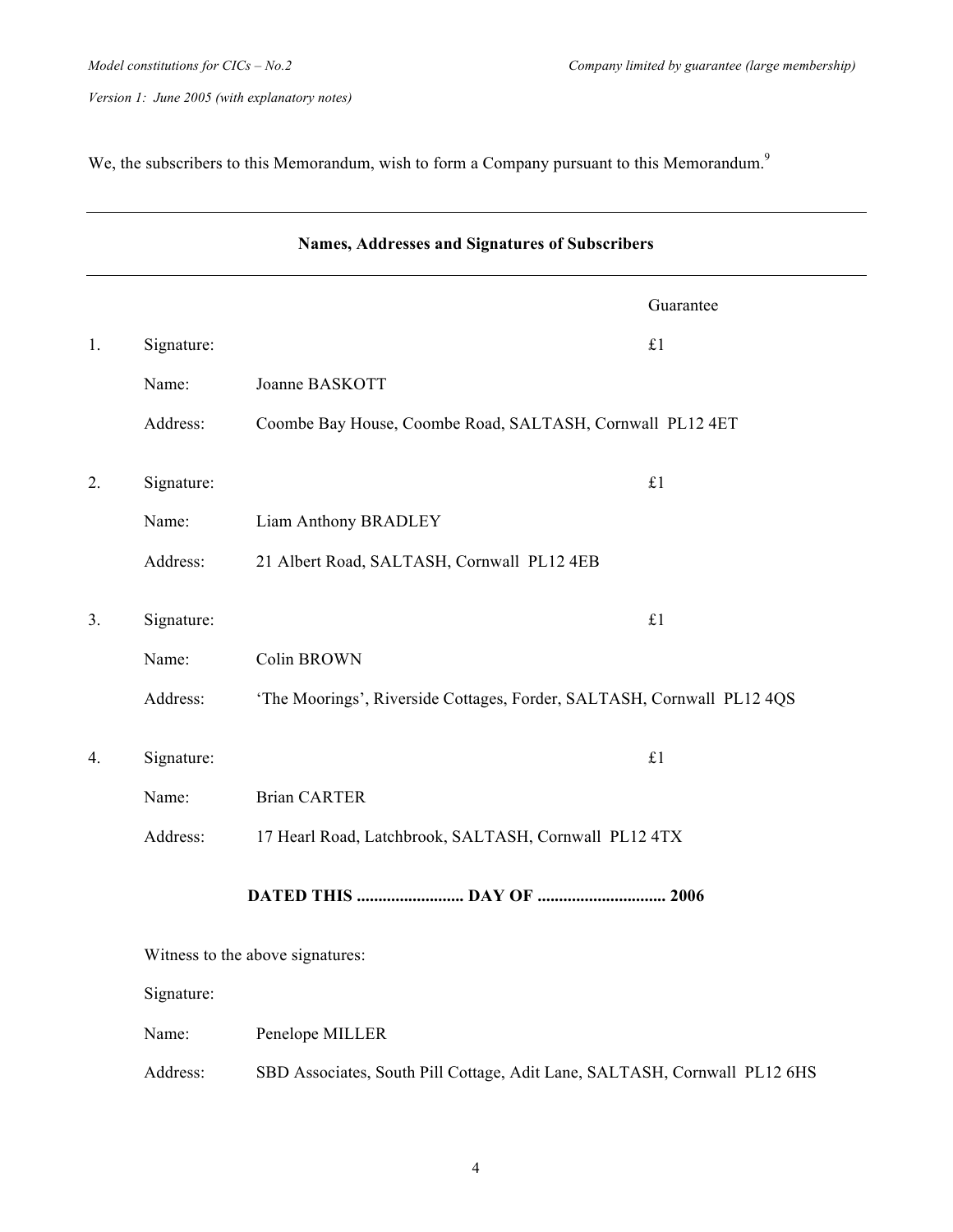We, the subscribers to this Memorandum, wish to form a Company pursuant to this Memorandum.<sup>9</sup>

|    | Names, Addresses and Signatures of Subscribers |                                                                           |  |
|----|------------------------------------------------|---------------------------------------------------------------------------|--|
|    |                                                | Guarantee                                                                 |  |
| 5. | Signature:                                     | £1                                                                        |  |
|    | Name:                                          | Hugo CONTRERAS                                                            |  |
|    | Address:                                       | 4 Leanway, SALTASH, Cornwall PL12 4SU                                     |  |
| 6. | Signature:                                     | £1                                                                        |  |
|    | Name:                                          | Geoffrey Clifford ELLISON                                                 |  |
|    | Address:                                       | 10 Westbourne Terrace, SALTASH, Cornwall PL12 6BX                         |  |
| 7. | Signature:                                     | £1                                                                        |  |
|    | Name:                                          | John Richard EVANS                                                        |  |
|    | Address:                                       | Meryton House, The Green, Kingsand, TORPOINT, Cornwall PL10 1NH           |  |
| 8. | Signature:                                     | £1                                                                        |  |
|    | Name:                                          | Gillian FURSE                                                             |  |
|    | Address:                                       | 20 Trelawney Road, SALTASH, Cornwall PL12 4DD                             |  |
|    |                                                | DATED THIS  DAY OF  2006                                                  |  |
|    |                                                | Witness to the above signatures:                                          |  |
|    | Signature:                                     |                                                                           |  |
|    | Name:                                          | Penelope MILLER                                                           |  |
|    | Address:                                       | SBD Associates, South Pill Cottage, Adit Lane, SALTASH, Cornwall PL12 6HS |  |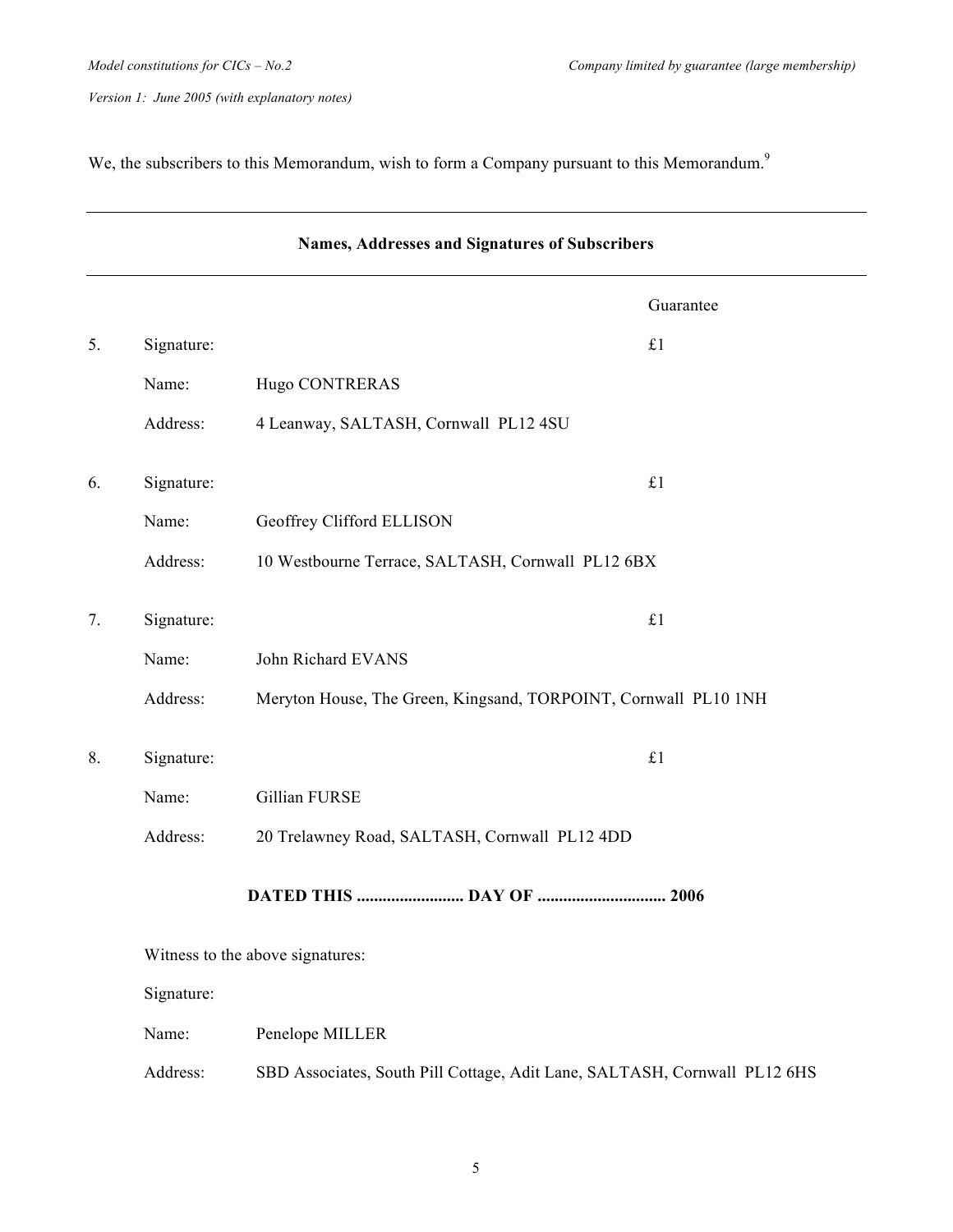We, the subscribers to this Memorandum, wish to form a Company pursuant to this Memorandum.<sup>9</sup>

|     | Names, Addresses and Signatures of Subscribers |                                                                           |           |
|-----|------------------------------------------------|---------------------------------------------------------------------------|-----------|
|     |                                                |                                                                           | Guarantee |
| 9.  | Signature:                                     | £1                                                                        |           |
|     | Name:                                          | Kenneth MARTIN                                                            |           |
|     | Address:                                       | South Pill Cottage, Adit Lane, SALTASH, Cornwall PL12 6HS                 |           |
| 10. | Signature:                                     | £1                                                                        |           |
|     | Name:                                          | <b>Brian Scott PEDLEY</b>                                                 |           |
|     | Address:                                       | 77 Old Ferry Road, SALTASH, Cornwall PL12 6BJ                             |           |
| 11. | Signature:                                     | £1                                                                        |           |
|     | Name:                                          | Stephen William James TAIT                                                |           |
|     | Address:                                       | 31 Castlemead Drive, SALTASH, Cornwall PL12 4LQ                           |           |
| 12. | Signature:                                     | £1                                                                        |           |
|     | Name:                                          | James Leonard WESTLAKE                                                    |           |
|     | Address:                                       | 3 Clittaford View, Southway, PLYMOUTH, Devon PL6 6TW                      |           |
|     |                                                |                                                                           |           |
|     |                                                | Witness to the above signatures:                                          |           |
|     | Signature:                                     |                                                                           |           |
|     | Name:                                          | Penelope MILLER                                                           |           |
|     | Address:                                       | SBD Associates, South Pill Cottage, Adit Lane, SALTASH, Cornwall PL12 6HS |           |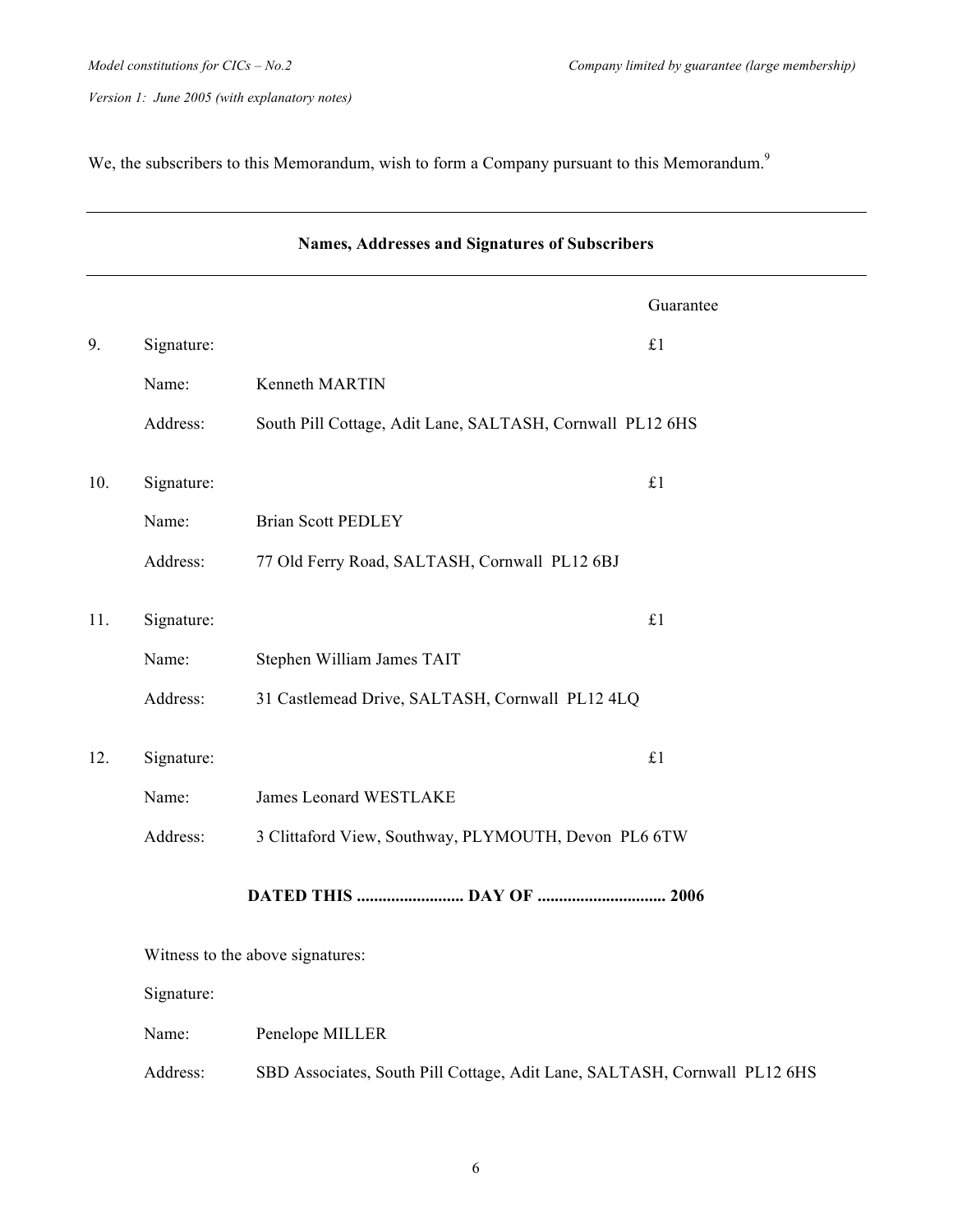**The Companies Act 1985**

**\_\_\_\_\_\_\_\_\_\_\_\_\_\_\_\_\_\_\_\_\_\_\_\_\_\_\_\_\_\_\_\_**

**Company Limited by Guarantee and not having a share capital \_\_\_\_\_\_\_\_\_\_\_\_\_\_\_\_\_\_\_\_\_\_\_\_\_\_\_\_\_\_\_\_\_**

Articles of Association<sup>10</sup>

**of**

**Saltash Gateway Community Interest Company**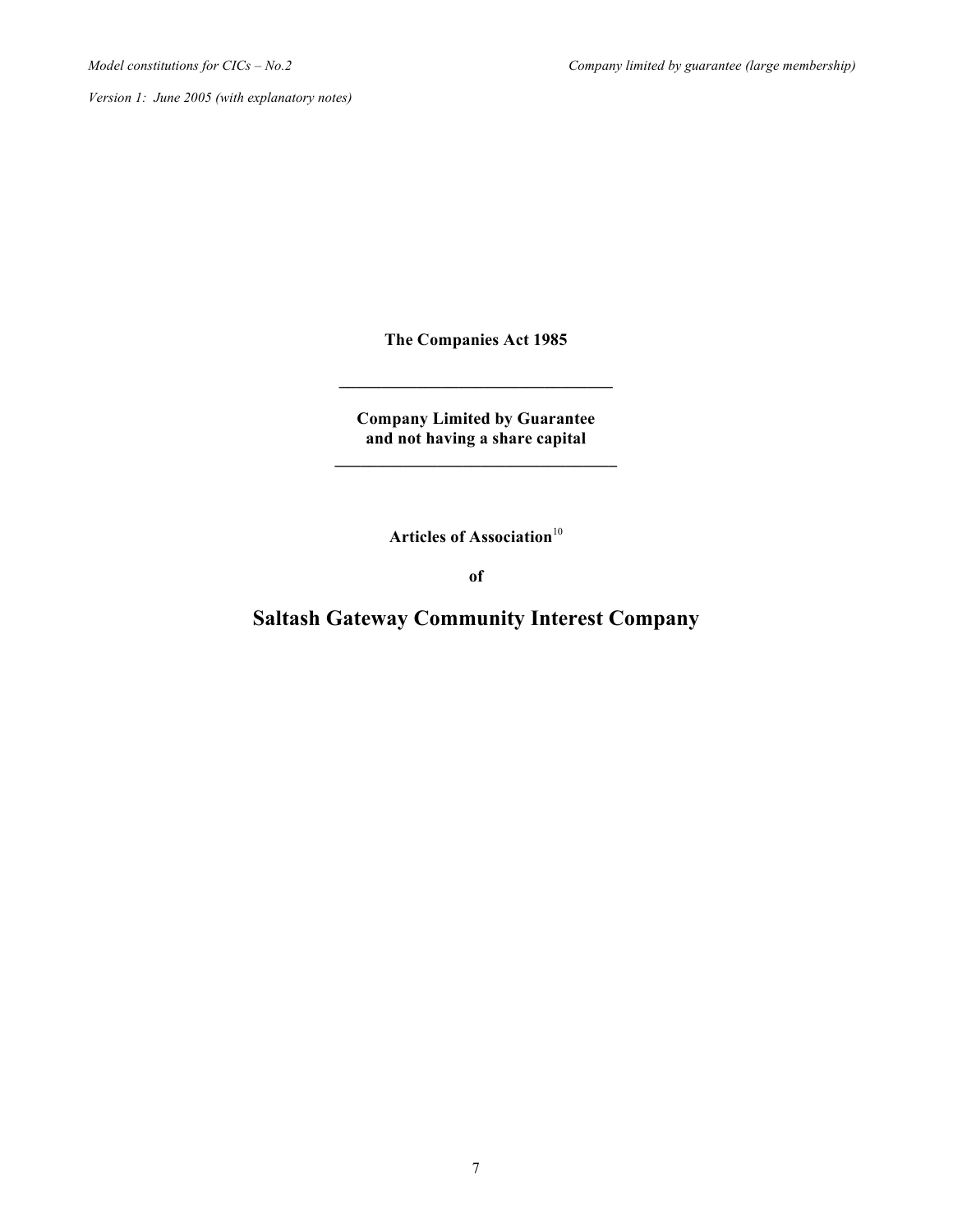## **TABLE OF CONTENTS**

| <b>Subject</b>                                                  | <b>Articles</b> |  |
|-----------------------------------------------------------------|-----------------|--|
| <b>Part One: Definitions and Interpretation</b>                 |                 |  |
| Definitions                                                     | 1               |  |
| Interpretation                                                  | $\overline{2}$  |  |
| <b>Part Two: Asset Lock</b>                                     |                 |  |
| Transfer of assets                                              | 3               |  |
| <b>Part Three: Directors' Functions</b>                         |                 |  |
| Directors' general authority to manage the Company              | 4               |  |
| Limits on Directors' functions                                  | 5               |  |
| Directors' general authority to delegate functions              | 6               |  |
| <b>Committees of Directors</b>                                  | 7               |  |
| <b>Part Four: Decision-making by Directors</b>                  |                 |  |
| Scope of rules                                                  | 8               |  |
| Directors to take decisions collectively                        | 9               |  |
| Unanimous decisions                                             | 10              |  |
| Majority decisions                                              | 11              |  |
| Meetings of Directors                                           | 12              |  |
| Conflicts of interest                                           | 13              |  |
| Records to be kept                                              | 14              |  |
| Specified number of Directors for majority decisions            | 15              |  |
| Chairing of meetings of Directors                               | 16              |  |
| Directors' discretion to make further rules                     | 17              |  |
| Defect in appointment                                           | 18              |  |
| <b>Part Five: Directors' Appointment and Terms of Service</b>   |                 |  |
| Minimum number of Directors                                     | 19              |  |
| Eligibility to be a Director                                    | 20              |  |
| Methods of appointing Directors                                 | 21              |  |
| Retirement of Directors and election at annual general meetings | 22              |  |
| Termination of Directors' appointment                           | 23              |  |
| Directors' remuneration and other terms of service              | 24              |  |
| Directors' expenses                                             | 25              |  |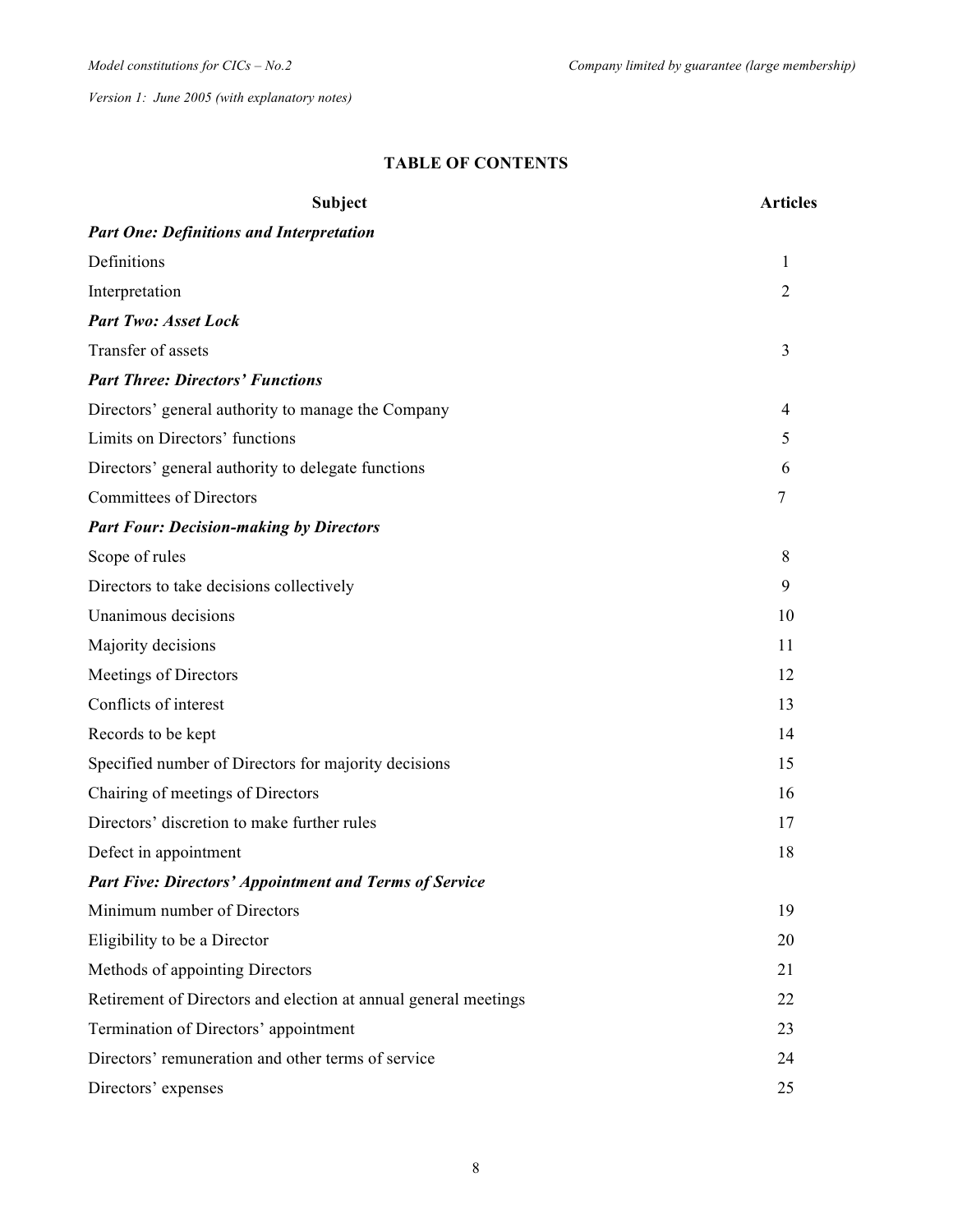| <b>Part Six: Appointment of Members</b> |    |
|-----------------------------------------|----|
| Appointment of Members                  | 26 |
| Transfer and termination of Membership  | 27 |
| <b>Part Seven: General Meetings</b>     |    |
| Annual general meeting                  | 28 |
| Other general meetings                  | 29 |
| Notice                                  | 30 |
| Quorum                                  | 31 |
| Conduct of business – general           | 32 |
| Voting procedures                       | 33 |
| Minutes                                 | 34 |
| <b>Part Eight: Miscellaneous</b>        |    |
| Company Secretary                       | 35 |
| Company seal                            | 36 |
| Accounts and reports                    | 37 |
| Notices                                 | 38 |
| Indemnity                               | 39 |
|                                         |    |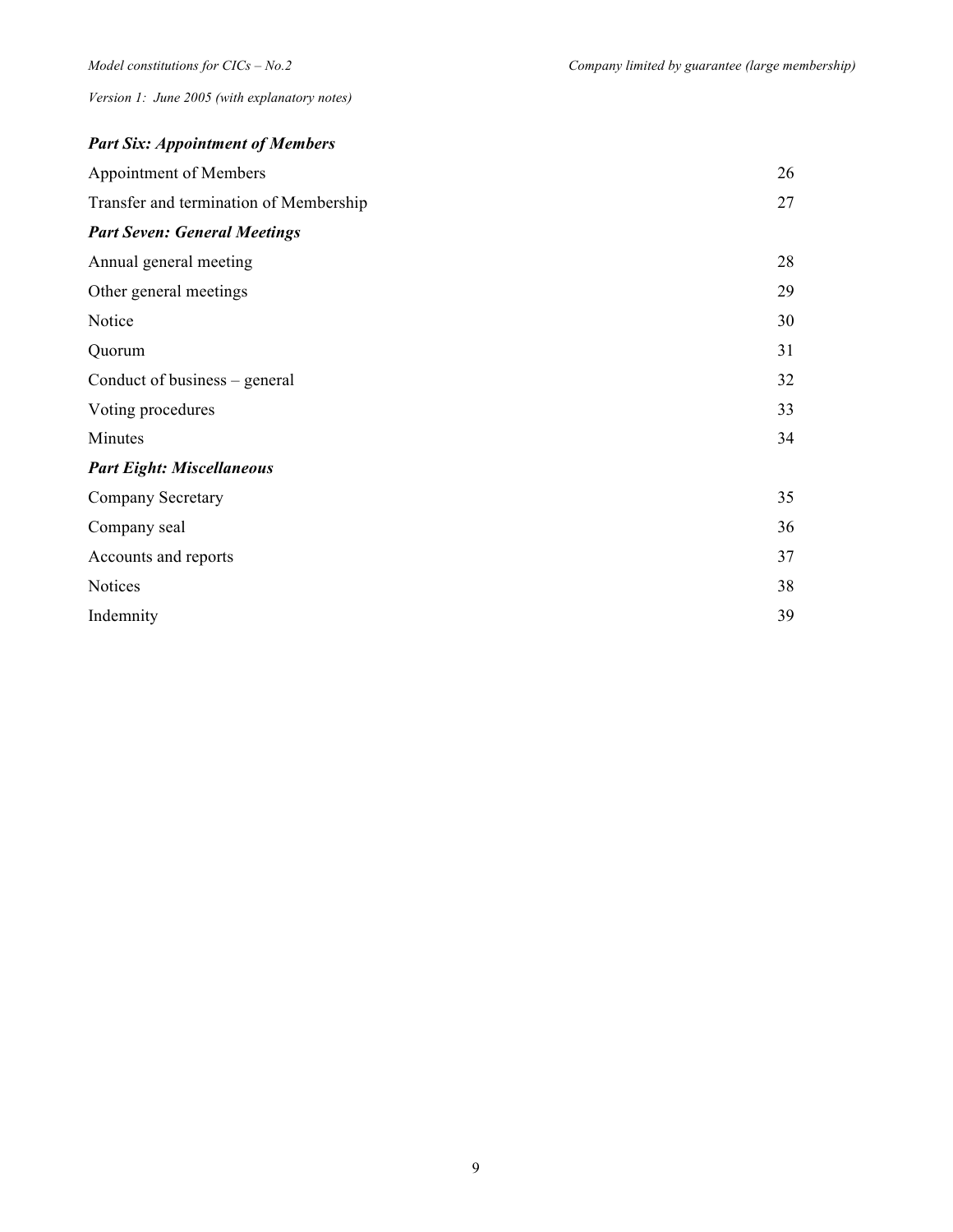# **PART ONE: DEFINITIONS AND INTERPRETATION**

## **1 DEFINITIONS**

In these Articles the following terms shall have the following meanings.

| <b>Term</b>                   | Meaning                                                                                                                                                                                                               |  |
|-------------------------------|-----------------------------------------------------------------------------------------------------------------------------------------------------------------------------------------------------------------------|--|
| "1985 Act"                    | the Companies Act 1985                                                                                                                                                                                                |  |
| "2004 Act"                    | the Companies (Audit, Investigations and Community Enterprise) Act 2004                                                                                                                                               |  |
| "address"                     | in relation to electronic communications, includes any number or address used for the<br>purposes of such communications                                                                                              |  |
| "Articles"                    | the Company's Articles of Association                                                                                                                                                                                 |  |
| "Asset Locked Body"           | a community interest company, Charity or Scottish Charity or a body established<br>outside Great Britain (for the purposes of article $3(2)(a)$ , the United Kingdom)11 that is<br>equivalent to any of those persons |  |
| "Chair"                       | the meaning given in article $16^{12}$                                                                                                                                                                                |  |
| "Charity"                     | (except in the phrase, "Scottish Charity") the meaning given by Section 96 of the<br>Charities Act 1993 <sup>13</sup>                                                                                                 |  |
| "clear days"                  | in relation to the period of a notice, that period excluding the day when the notice is<br>given or deemed to be given and the day for which it is given or on which it is to take<br>effect                          |  |
| "Company"                     | Saltash Gateway Community Interest Company                                                                                                                                                                            |  |
| "Director"                    | a Director of the Company, including any person occupying the position of Director, by<br>whatever name called                                                                                                        |  |
|                               | "Directors' functions" the meaning given in article $4(1)$                                                                                                                                                            |  |
| "electronic<br>communication" | the meaning given in the Electronic Communications Act $2000^{14}$                                                                                                                                                    |  |
| "in writing"                  | written printed or transmitted writing including by electronic communication                                                                                                                                          |  |
| "majority decision"           | the meaning given in article 11                                                                                                                                                                                       |  |
| "Members"                     | the members of the Company as defined in the 1985 Act <sup>15</sup>                                                                                                                                                   |  |
| "Memorandum"                  | the Company's Memorandum of Association                                                                                                                                                                               |  |
| "Regulations"                 | the Community Interest Company Regulations 2005                                                                                                                                                                       |  |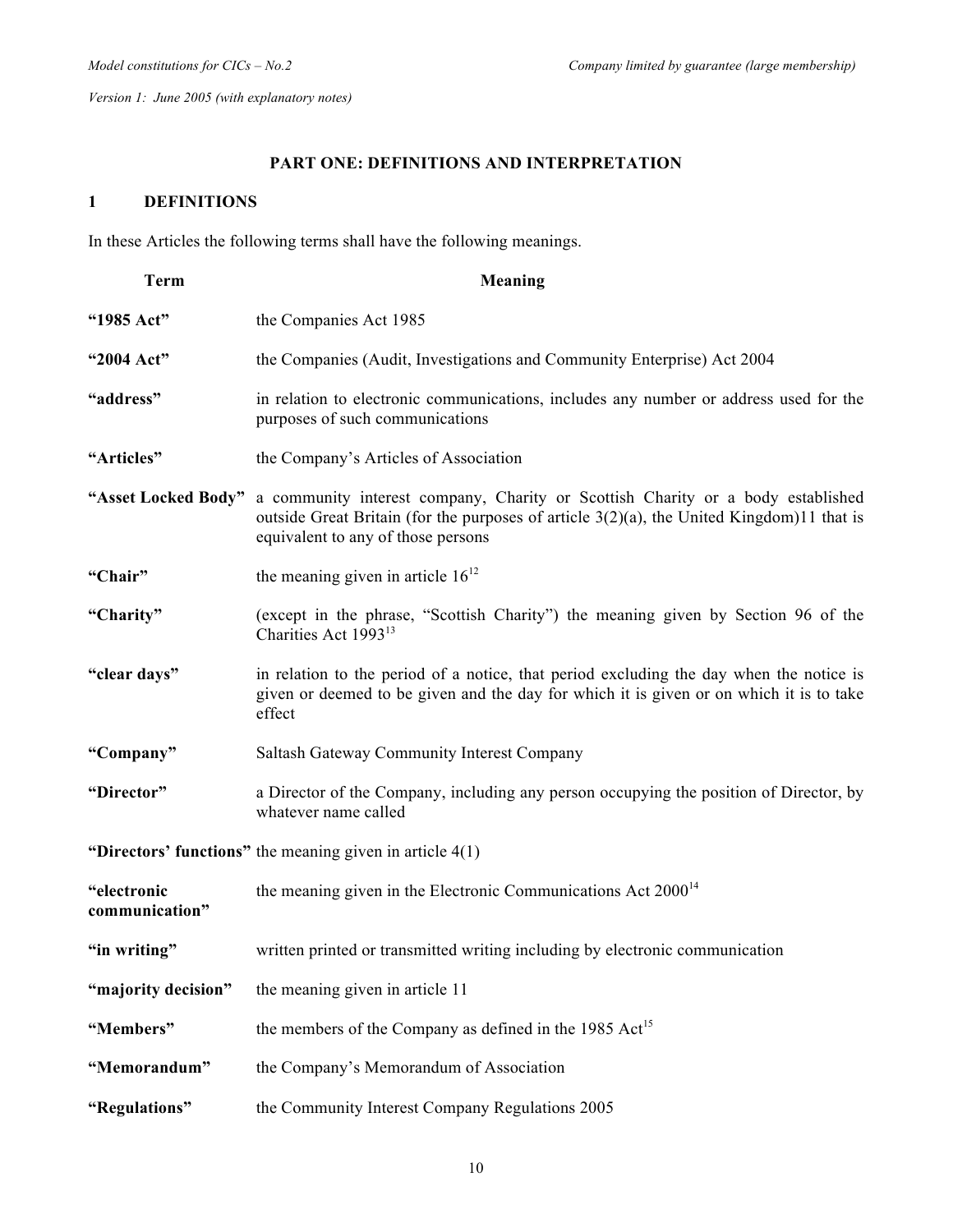| "Regulator"        | the Regulator of Community Interest Companies                                                                                                                                                                                                                                                                                                                                                                                    |  |  |
|--------------------|----------------------------------------------------------------------------------------------------------------------------------------------------------------------------------------------------------------------------------------------------------------------------------------------------------------------------------------------------------------------------------------------------------------------------------|--|--|
| "relevant quorum"  | the meaning given in article $15(1)$                                                                                                                                                                                                                                                                                                                                                                                             |  |  |
| "remuneration"     | any reasonable payment or benefit received, or to be received, by a Director or<br>employee of the Company in consideration for that Director's or employee's services to<br>the Company, and any arrangement in connection with the payment of a pension,<br>allowance or gratuity to or in respect of any person who is to be, is, or has been a<br>Director or employee of the Company or any of its predecessors in business |  |  |
| "Scottish Charity" | the meaning given in section $1(7)$ of the Law Reform (Miscellaneous Provisions)<br>Scotland Act 1990 <sup>16</sup>                                                                                                                                                                                                                                                                                                              |  |  |
| "Secretary"        | the individual appointed as Company Secretary under article 35                                                                                                                                                                                                                                                                                                                                                                   |  |  |
| "subsidiary"       | the meaning given in section 736 of the Companies Act $1985^{17}$                                                                                                                                                                                                                                                                                                                                                                |  |  |

**"unanimous decision"** the meaning given in article 10.

## **2 INTERPRETATION**

(1) Unless the context requires otherwise, words or expressions defined in:

- (a) the 1985 Act,
- (b) the 2004 Act, or
- (c) the Regulations, have the same meaning in the Articles.
- (2) Without prejudice to the generality of paragraph (1):
	- (a) **community"** is to be construed in accordance with section 35 of the 2004 Act and Part 2 of the Regulations: <sup>18</sup>
	- (b) **"financial year"** has the meaning given in section 223 of the 1985 Act; and
	- (c) **"transfer"** includes every description of disposition, payment, release or distribution and the creation or extinction of an estate or interest in, or right over, any property, or, in Scotland, a right, title or interest in or over any property.
- (3) Unless the context requires otherwise, all references to legislative provisions are to the legislation concerned as amended, repealed, re-enacted or replaced and in force from time to time.
- (4) Unless the context requires otherwise, words in the singular include the plural and words in the plural include the singular.
- (5) All headings and explanatory notes are included for convenience only: they do not form part of the Articles, and shall not be used in the interpretation of the Articles.

## **PART TWO: ASSET LOCK**<sup>19</sup>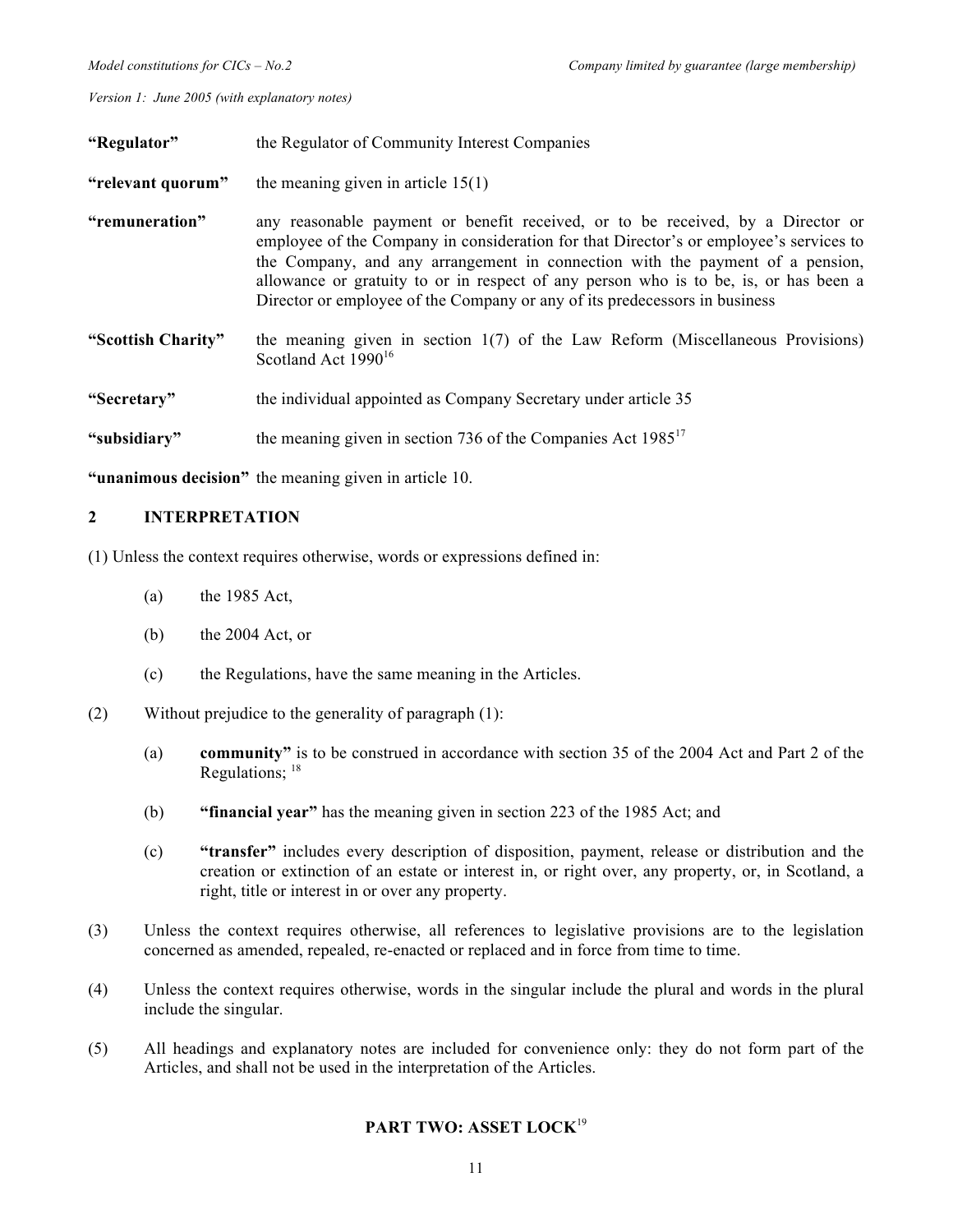## **3 TRANSFER OF ASSETS**

- (1) The Company shall not transfer any of its assets other than for full consideration.
- (2) Provided the condition specified in paragraph (3) is satisfied, paragraph (1) shall not apply to:
	- (a) the transfer of assets to any Asset Locked Body specified in the Memorandum or Articles for the purposes of this article or (with the consent of the Regulator) to any other Asset Locked Body; and
	- (b) the transfer of assets made for the benefit of the community other than by way of a transfer of assets to an Asset Locked Body.
- (3) The condition is that the transfer of assets must comply with any restrictions on the transfer of assets for less than full consideration which may be set out elsewhere in the Memorandum or the Articles.

(4) If:

- (a) the Company is wound up under the Insolvency Act 1986; and
- (b) all its liabilities have been satisfied,

then any residual assets shall be given or transferred to the specified Asset Locked Body specified in the Memorandum and Articles for the purposes of this article.

(5) For the purposes of this article, the following Asset Locked Body is specified as a potential recipient of the Company's assets under paragraphs  $(2)$  and  $(4)$ .<sup>20</sup>

**Name:** Saltash Heritage

**Registered Charity Number [***if applicable***]:** 29752517

## **Registered Company Number [***if applicable***]:**

**Registered Office / Principal office address:** Saltash Town Museum, Lower Fore Street, Saltash, Cornwall PL12 6JQ

**[***Insert above the relevant details of any Asset Locked Body to which you may wish the Company to be able to transfer assets other than for full consideration and to which you would wish any residual assets of the Company to be transferred if it is wound up.***]**

## **PART THREE: DIRECTORS' FUNCTIONS**

## **4 DIRECTORS' GENERAL AUTHORITY TO MANAGE THE COMPANY**

- (1) The Directors' functions are:
	- (a) to manage the Company's business; and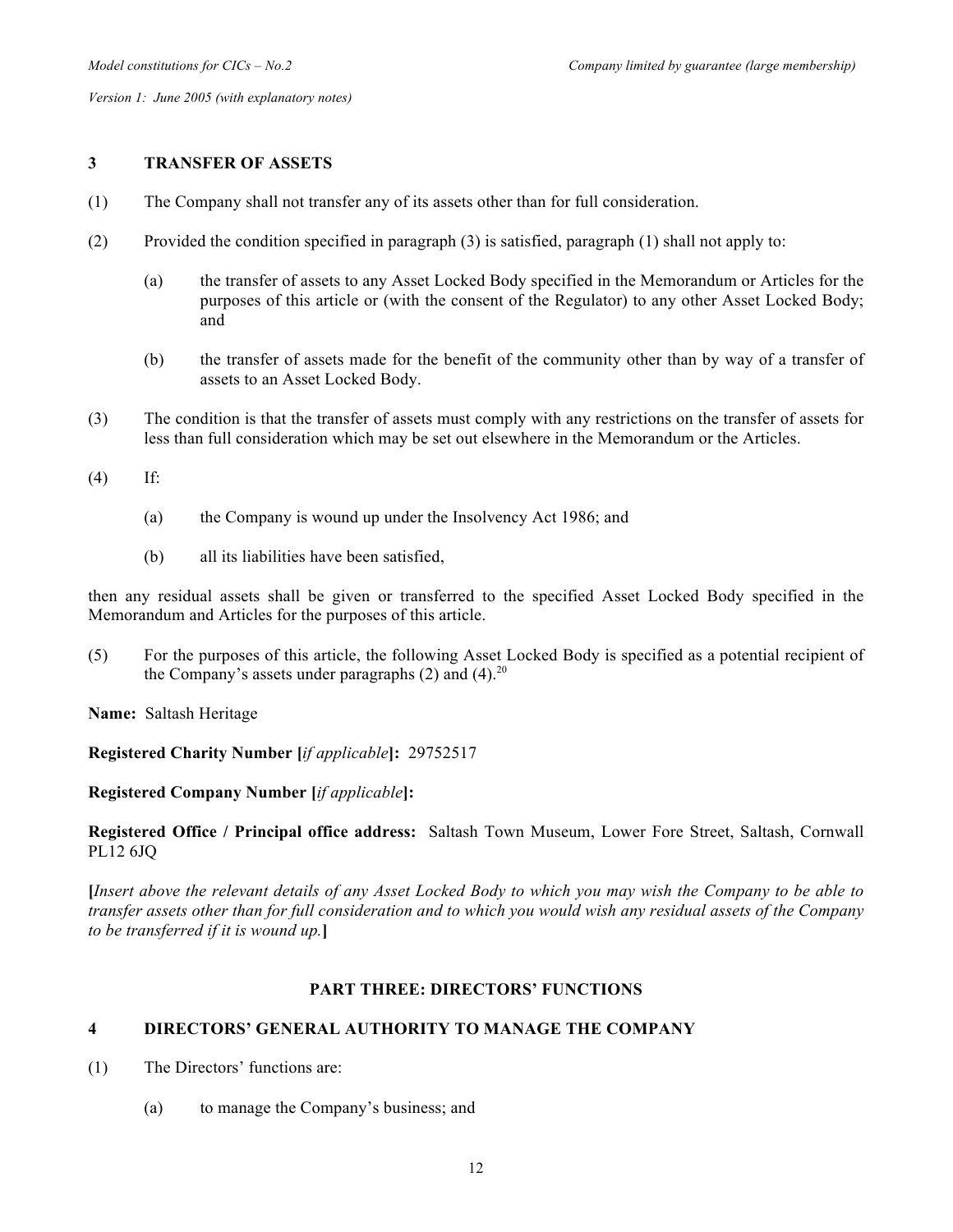- (b) to exercise all the powers of the Company for any purpose connected with the Company's business $^{21}$
- (2) The Directors may delegate their functions in accordance with the Articles.<sup>22</sup>

# **5 LIMITS ON DIRECTORS' FUNCTIONS**

- (1) The Members may, by special resolution: $^{23}$ 
	- (a) alter the scope of the Directors' functions; or
	- (b) require the Directors to act in a specified manner.
- (2) No special resolution passed under paragraph (2) shall have retrospective effect.

# **6 DIRECTORS' GENERAL AUTHORITY TO DELEGATE FUNCTIONS**

- (1) Subject to the Articles, the Directors may delegate any of their functions to any person they think fit.
- (2) The Directors must not delegate to any person who is not a Director any decision connected with:
	- (a) the taking of decisions by Directors; or
	- (b) the appointment of a Director or the termination of a Director's appointment.
- (3) Any delegation under paragraph (1) may authorise further delegation of the Directors' functions by any person to whom they are delegated.

## **7 COMMITTEES OF DIRECTORS**

- (1) Two or more Directors are a "committee" if the Directors have:
	- (a) delegated any of the Directors' functions to them; and
	- (b) indicated that they should act together in relation to that function.
- (2) The provisions of the Articles about how the Directors take decisions shall apply, as far as possible, to the taking of decisions by committees.

## **PART FOUR: DECISION-MAKING BY DIRECTORS**

## **8 SCOPE OF RULES**

- (1) References in the Articles to decisions of Directors are to decisions of Directors which are connected with their functions.
- (2) Except where the Articles expressly provide otherwise, provisions of the Articles about how the Directors take decisions do not apply:
	- (a) when the Company only has one Director; $^{24}$  or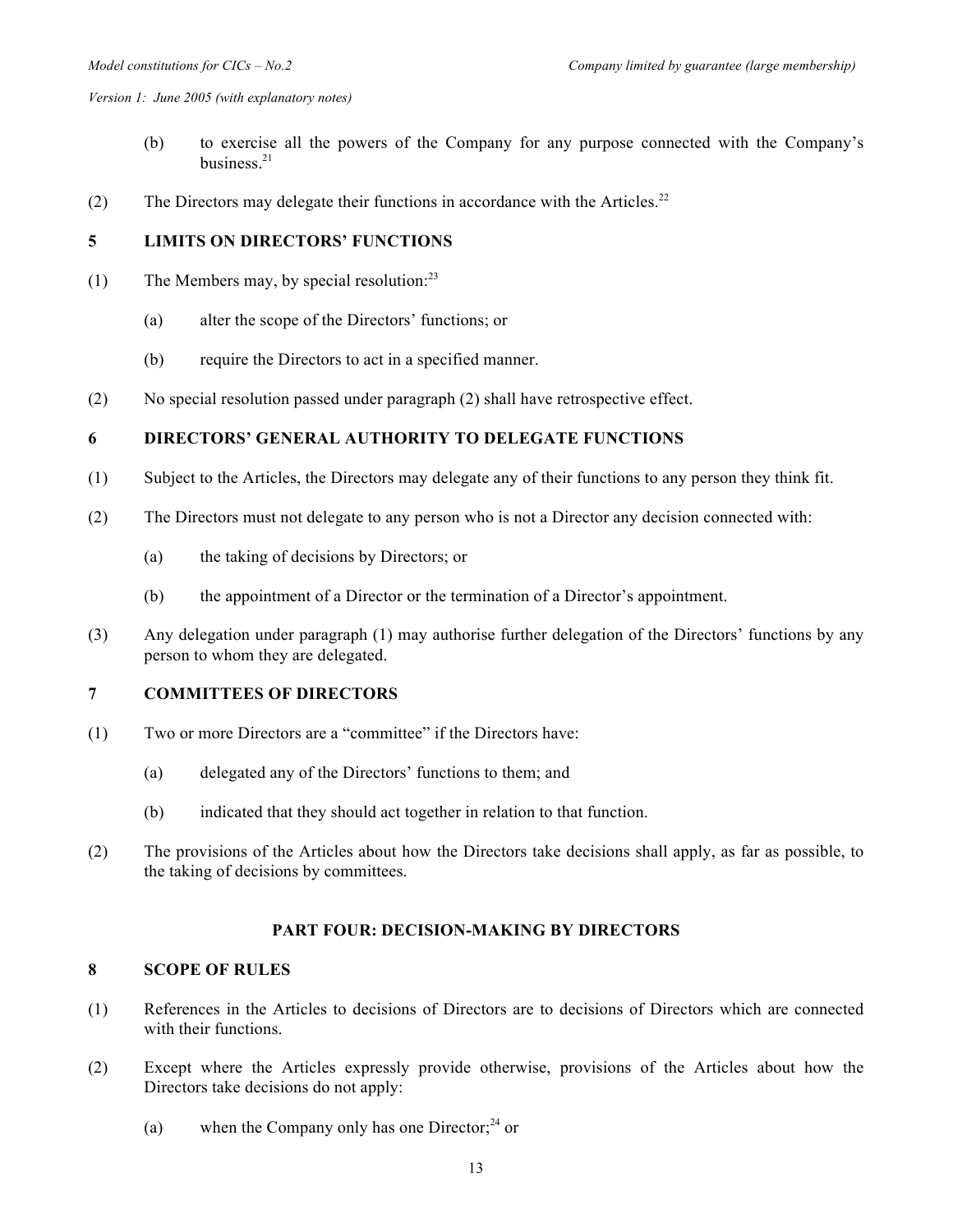(b) to decisions delegated to a single Director.

## **9 DIRECTORS TO TAKE DECISIONS COLLECTIVELY**

Any decision which the Directors take must be either a unanimous decision or a majority decision.

#### **10 UNANIMOUS DECISIONS**

- (1) The Directors take a unanimous decision when they all indicate to each other that they share a common view on a matter.
- (2) A unanimous decision need not be taken at a meeting of Directors, or involve any discussion between Directors<sup>25</sup>

#### **11 MAJORITY DECISIONS**

- (1) The Directors take a majority decision if:
	- (a) every Director has been made aware of a matter to be decided by the Directors;
	- (b) all the Directors who indicate that they wish to discuss or vote on the matter have had a reasonable opportunity to communicate their views on it to each other; and
	- (c) a majority of those Directors vote in favour of a particular conclusion on that matter at a meeting of Directors.
- (2) Paragraph (1)(a) does not require communication with any Director with whom it is not practicable to communicate, having regard to the urgency and importance of the matter to be decided.

#### **12 MEETINGS OF DIRECTORS**

- (1) Any Director may call a meeting of Directors.
- (2) Every Director must be given reasonable notice of a meeting of Directors.
- (3) Paragraph (2) does not require notice to be given:
	- (a) in writing; or
	- (b) to Directors to whom it is not practicable to give notice, having regard to the urgency and importance of the matters to be decided, or who have waived their entitlement to notice.
- (4) Directors participating in a meeting of Directors:
	- (a) must participate at the same time, but may be in different places; and
	- (b) may communicate with each other by any means.<sup>26</sup>
- (5) Questions arising at a meeting of Directors shall be decided by a majority of votes; in case of an equality of votes, the Chair shall have a second or casting vote.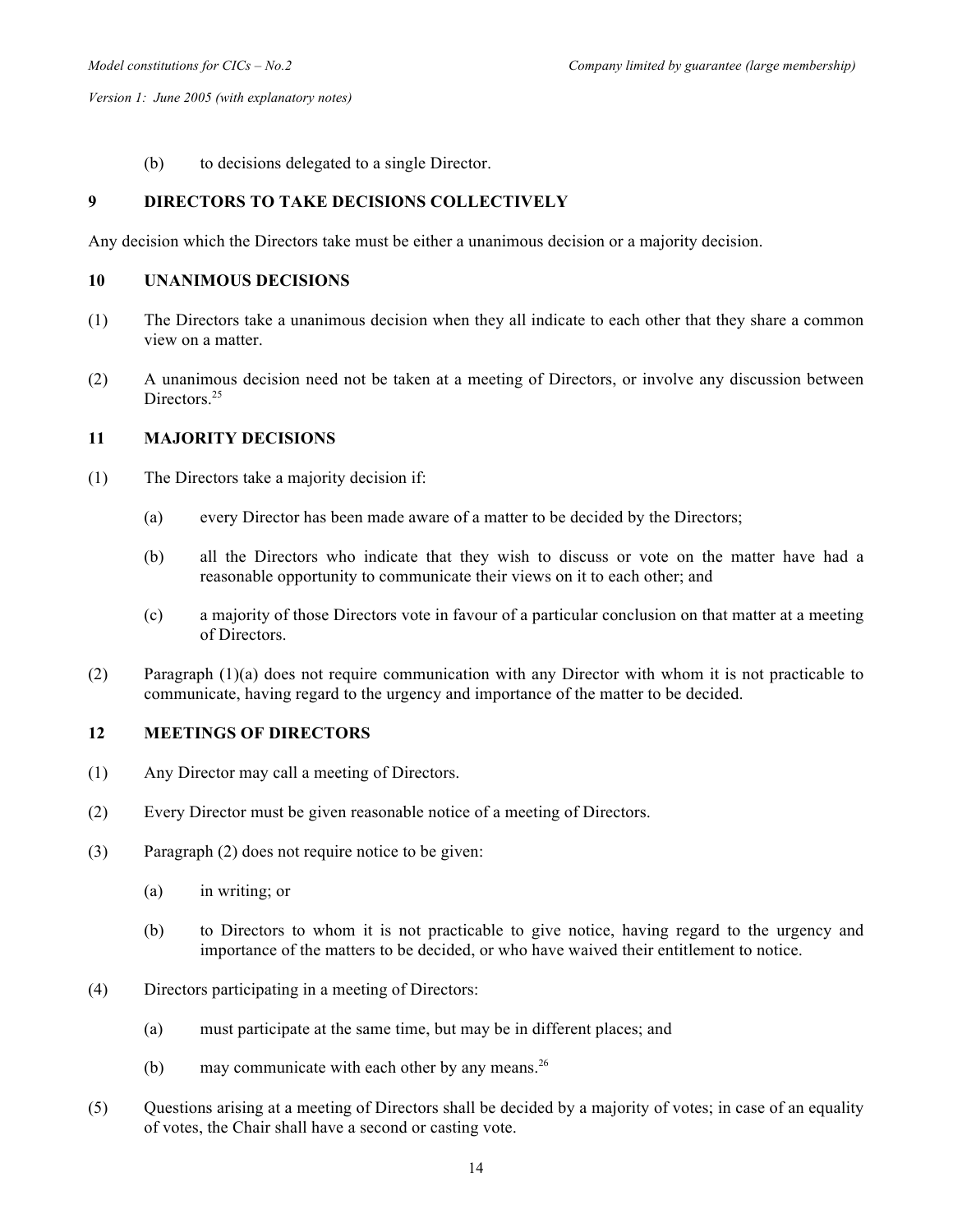- (6) A Director who is an alternate director shall be entitled in the absence of his appointer to a separate vote on behalf of his appointer in addition to his own vote.
- (7) Except as provided by paragraphs (5) and (6), in all proceedings of Directors each Director must not have more than one vote.<sup>27</sup>

## **13 CONFLICTS OF INTEREST**

- (1) In this article, a "relevant interest" is:
	- (a) any interest which a Director has in; or
	- (b) any duty which a Director owes to a person other than the Company in respect of, an actual or proposed transaction or arrangement with the Company.
- (2) For the purposes of paragraph  $(1)(a)$ , a Director shall be deemed to have an interest in a transaction or arrangement if:
	- (a) the Director or any partner or other close relative of the Director has an actual or potential financial interest in that transaction or arrangement;
	- (b) any person specified in paragraph (2)(a) is a partner in a firm or limited partnership, or a director of or a substantial shareholder in any Company, which has an actual or potential commercial interest in that transaction or arrangement; or
	- (c) any other person who is deemed to be connected with that Director for the purposes of section 317 of the 1985 Act has a personal interest in that transaction or arrangement.
- (3) Subject to paragraph (8)(b), a Director who has a relevant interest must disclose the nature and extent of that interest to the other Directors.
- (4) Subject to paragraphs (5) and (6), when the Directors take a majority decision on any matter relating to a transaction or arrangement in which a Director has a relevant interest:
	- (a) no Director who has such a relevant interest may vote on that matter; and
	- (b) for the purposes of determining whether a relevant quorum is present, or whether a majority decision has been taken in relation to that matter, such a Director's participation in the decisionmaking process shall be ignored.
- (5) Paragraph (4) does not apply:
	- (a) if the Director's interest cannot reasonably be regarded as giving rise to any real possibility of a conflict between the interests of the Director and the Company; or
	- (b) if the Director's interest only arises because the Director has given, or has been given, a guarantee, security or indemnity in respect of an obligation incurred by or on behalf of the Company or any of its subsidiaries.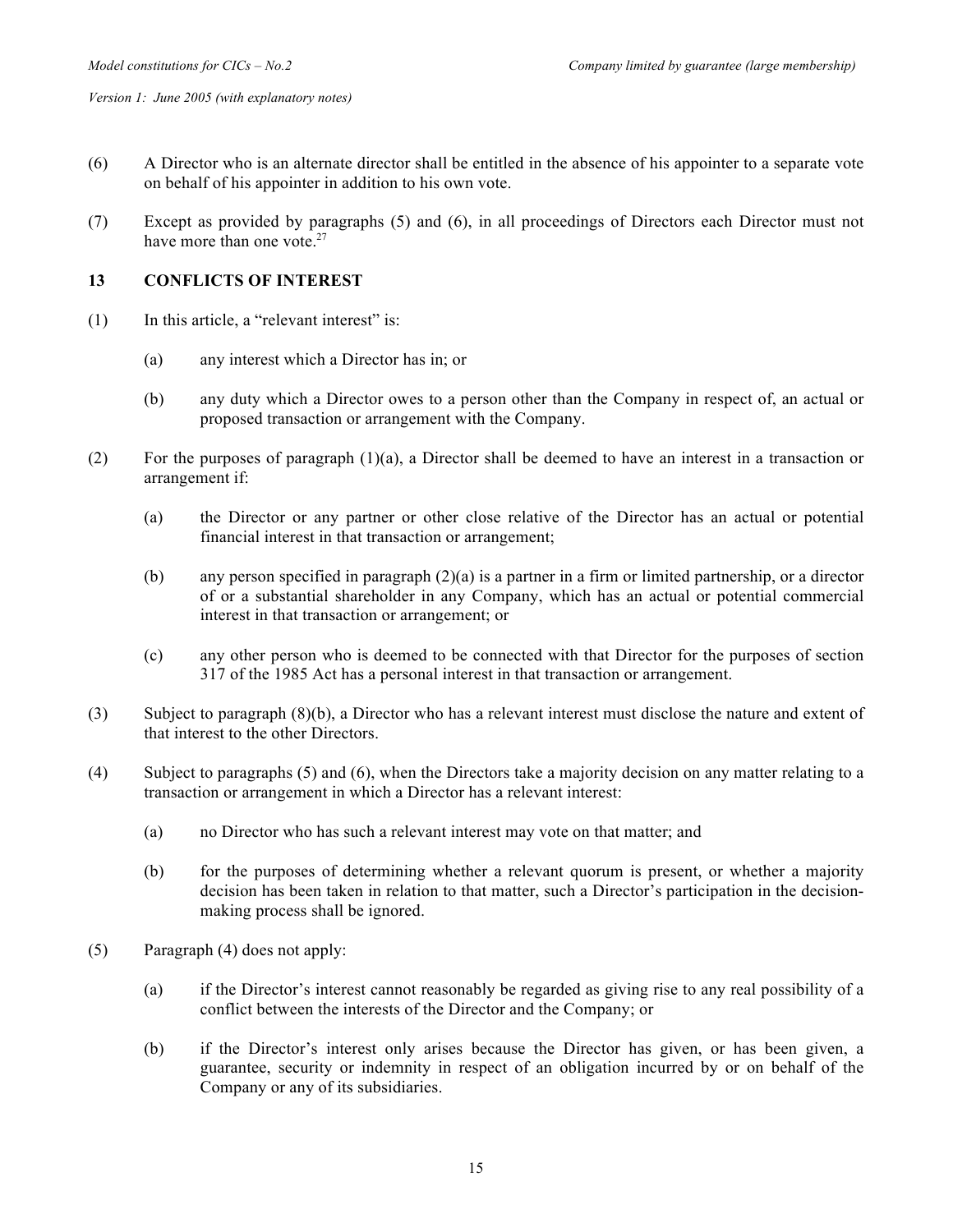- (6) The Members may by ordinary resolution decide to disapply paragraph (4), either in relation to majority decisions generally or in relation to a particular decision.
- (7) Subject to the 1985 Act, if a Director complies with paragraph (3):
	- (a) that Director:
		- (i) may be a party to, or otherwise interested in, the transaction or arrangement in which that Director has a relevant interest; and
		- (ii) shall not, by reason of being a Director, be accountable to the Company for any benefit derived from that transaction or arrangement; and
	- (b) the transaction or arrangement in which that Director has a relevant interest shall not be liable to be treated as void as a result of that interest.
- (8) For the purposes of paragraph  $(3)$ :
	- (a) a general notice given to the Directors that a Director is to be regarded as having a specified interest in any transaction or arrangement shall be deemed to be a disclosure that the Director has an interest in any such transaction or arrangement of the nature and extent so specified; and
	- (b) any interest of which a Director has no knowledge, and could not reasonably be expected to have knowledge, shall be disregarded.

## **14 RECORDS TO BE KEPT**

- (1) The Directors are responsible for ensuring that the Company keeps a record in writing, of:
	- (a) every unanimous or majority decision taken by the Directors; and
	- (b) every declaration by a Director of an interest in an actual or proposed transaction with the Company.
- (2) Any record kept under paragraph (1) must be kept:
	- (a) for at least ten years from the date of the decision or declaration recorded in it;
	- (b) together with other such records; and
	- (c) in such a way that it is easy to distinguish such records from the Company's other records.

#### **15 SPECIFIED NUMBER OF DIRECTORS FOR MAJORITY DECISIONS**

- (1) Subject to paragraph (2), no majority decision shall be taken at a meeting of Directors unless half of the current number<sup>28</sup> (the "relevant quorum") participate in the meeting and are entitled to vote on the matter on which a majority decision is to be taken.
- (2) If the Company has one or more Directors, but the total number of Directors is less than the relevant quorum, a meeting of Directors may take a majority decision: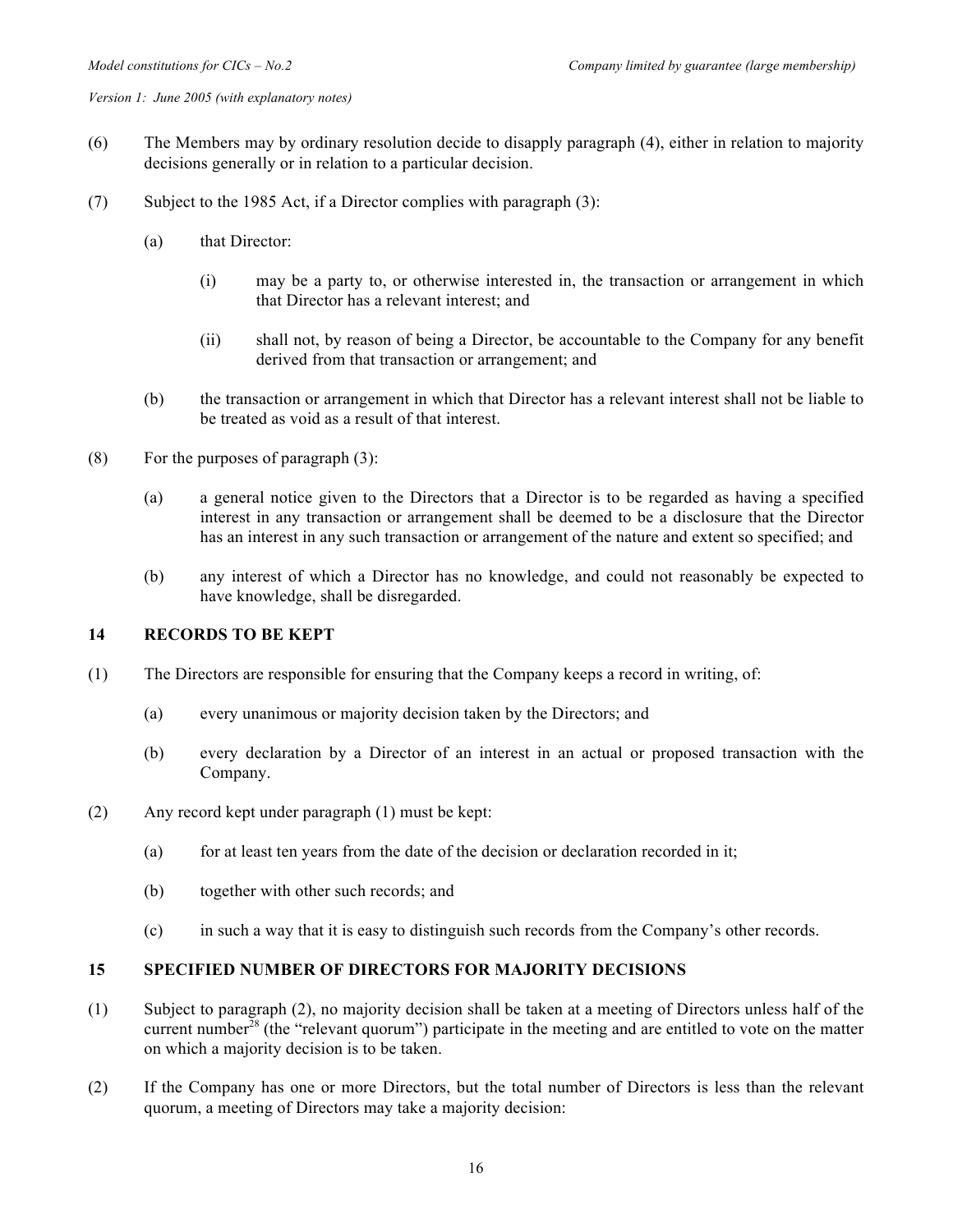- (a) to appoint further Directors; or
- (b) that will enable the Members to appoint further Directors.<sup>29</sup>

## **16 CHAIRING OF MEETINGS OF DIRECTORS**

- (1) The Directors shall appoint a Director to chair all meetings of Directors.
- (2) If the person appointed under paragraph (1) is for any reason unable or unwilling to chair a particular meeting, the Directors shall appoint another Director to chair that process.
- (3) The Directors may terminate an appointment made under paragraph (1) or paragraph (2) at any time.
- (4) A Director appointed under this article shall be known as the Chair for as long as such appointment lasts.

# **17 DIRECTORS' DISCRETION TO MAKE FURTHER RULES**

- (1) Subject to the Articles, the Directors may make any rule which they think fit about how they take decisions.
- (2) The Directors must ensure that any rule which they make about how they take decisions is communicated to all persons who are Directors while that rule remains in force.

### **18 DEFECT IN APPOINTMENT**

- (1) This article applies if:
	- (a) a decision is taken by the Directors, or a committee of the Directors, or a person acting as a Director; and
	- (b) it is subsequently discovered that a person who, acting as a Director, took, or participated in taking, that decision:
		- (i) was not validly appointed as a Director;
		- (ii) had ceased to hold office as a Director at the time of the decision;
		- (iii) was not entitled to take that decision; or
		- (iv) should, in consequence of a conflict of interests, not have voted in the process by which that decision was taken.
- (2) Where this article applies:
	- (a) the discovery of any defect of the kind specified in paragraph  $(1)(b)$  shall not invalidate any decision which has been taken by, or with the participation of, the person in relation to whom that defect existed; and
	- (b) any such decision shall be as valid as if no such defect existed in relation to any person who took it or participated in taking it.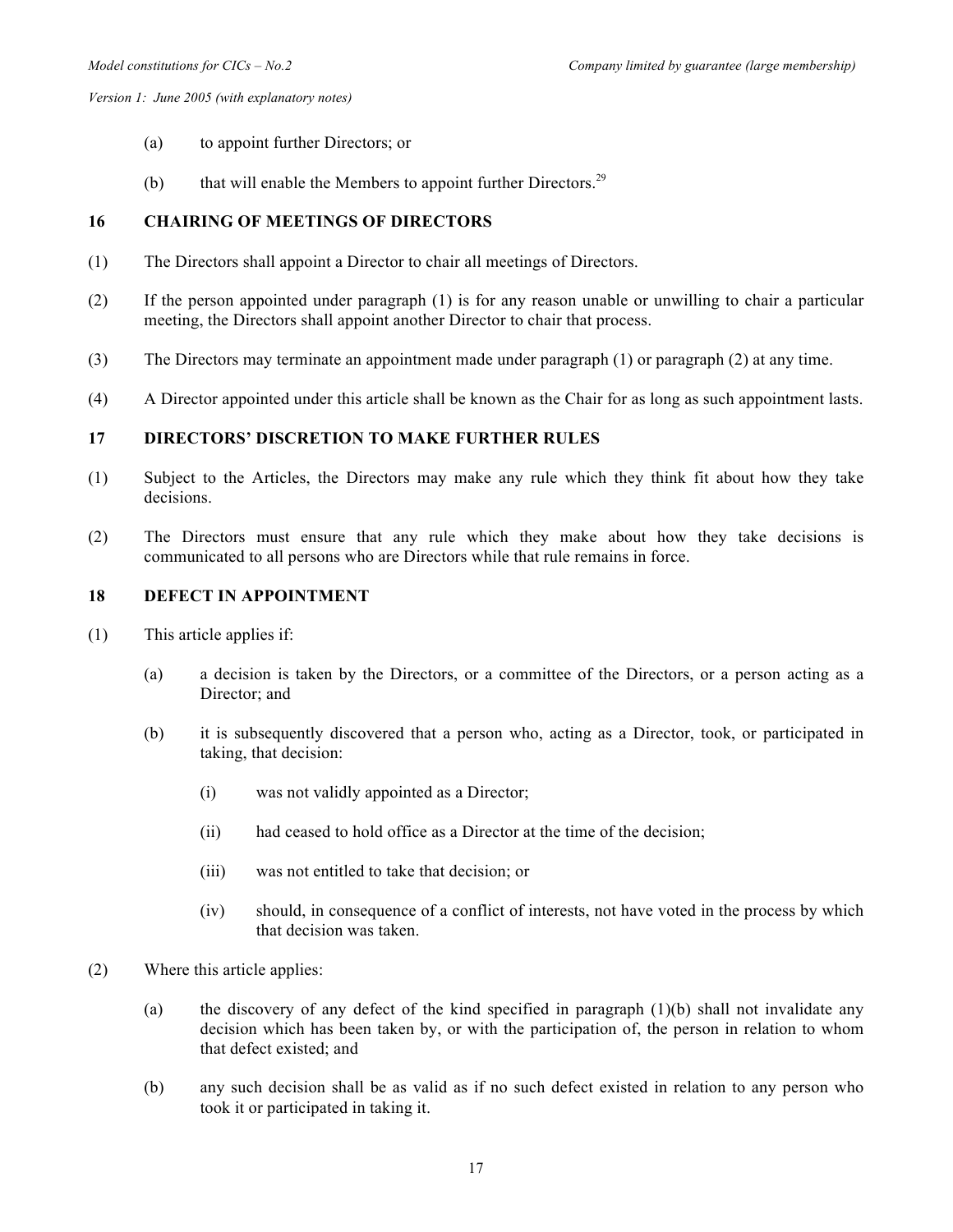## **PART FIVE: DIRECTORS' APPOINTMENT AND TERMS OF SERVICE**

## **19 MINIMUM NUMBER OF DIRECTORS**

The number of Directors shall not be less than two<sup>30</sup> and the total number of directors in office at any one time shall not exceed 12.

## **20 ELIGIBILITY TO BE A DIRECTOR**

- (1) A person shall not be a Director unless that person:
	- (a) is a Member and (if that person is an individual) is willing to serve as a Director and has attained the age of 18 years; and
	- (b) is elected or appointed as a Director in accordance with the Articles.
- (2) No person shall be elected or appointed as a Director in circumstances which, if that person had already been a Director, would have resulted in that person ceasing to be a Director under the Articles.

## **21 METHODS OF APPOINTING DIRECTORS**

- (1) The first Directors shall be the persons named in the Form 10 upon incorporation.
- (2) Thereafter, Directors may be appointed:
	- (a) by decision of the Directors; or
	- (b) by ordinary resolution of the Members,

provided that the appointment does not cause the number of Directors to exceed any number fixed by or in accordance with the Articles as the maximum number of Directors.

(3) No powers to appoint Directors may be given to persons who are not Members which immediately after their exercise could result in the majority of the Directors having been appointed by persons who are not Members<sup>31</sup>

#### **22 RETIREMENT OF DIRECTORS AND ELECTION AT ANNUAL GENERAL MEETING**

- (1) At the first annual general meeting all the Directors shall retire from office, and at every subsequent annual general meeting one-third of the Directors or, if their number is not three or a multiple of three, the number nearest to one-third shall retire from office. If only one Director is subject to retirement by rotation, that Director shall retire.
- (2) Subject to the 1985 Act, the Directors to retire by rotation shall be those who have been longest in office since their last appointment or reappointment, but as between persons who became or were last reappointed Director on the same day those to retire shall (unless they otherwise agree among themselves) be decided by lot.
- (3) If the Members at the meeting at which a Director retires by rotation do not fill the vacancy, the retiring Director shall, if willing to act, be deemed to have been reappointed unless: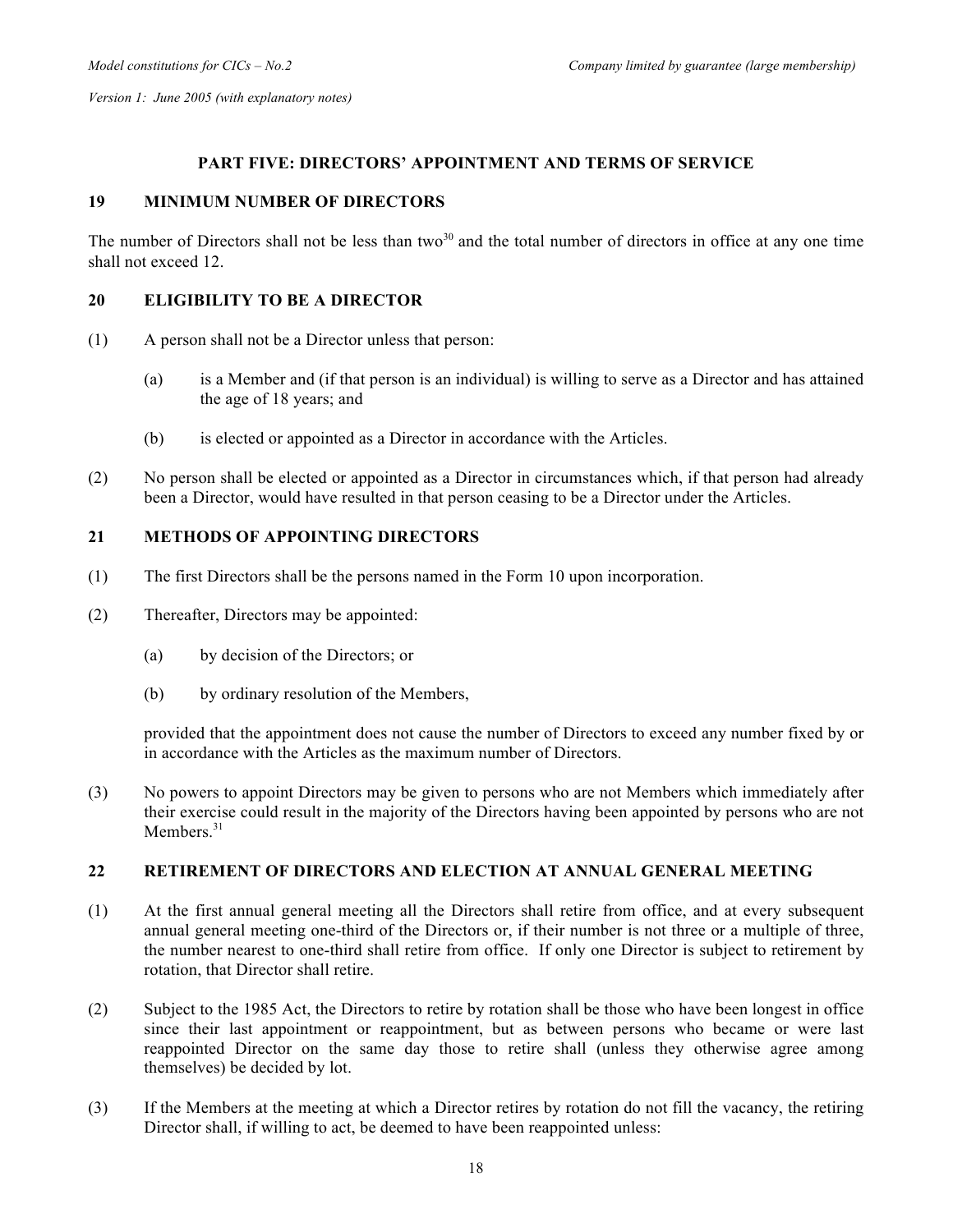- (a) at the meeting it is resolved not to fill the vacancy; or
- (b) a resolution for the reappointment of the Director is put to the meeting and lost.
- (4) A retiring Director who wishes to be considered for re-election shall give notice to the Secretary at least fourteen but not more than thirty-five clear days before the date appointed for the annual general meeting.
- (5) A Member other than a retiring Director who wishes to be considered for election as a Director shall give notice to the Secretary at least fourteen but not more than thirty-five clear days before the date appointed for the annual general meeting.
- (6) At least seven but not more than twenty-eight clear days before the date appointed for holding an annual general meeting notice shall be given to all who are entitled to receive notice of the meeting of any person who is eligible for election or re-election as Director and has given notice under paragraph (4) or paragraph (5) (each such person being, for the purposes of this article, a "candidate") .
- (7) Every notice given under paragraphs (4), (5) or (6) shall state those particulars which would be required to be included in the Company's register of Directors if the person to which the notice relates were to be elected a Director.<sup>32</sup>
- (8) Subject to paragraph (9), the question whether each such person is to be elected as a Director shall be decided by a separate ordinary resolution of the Members at the annual general meeting.
- (9) If:
	- (a) a number has been fixed by or in accordance with the Articles as the maximum number of Directors (the "relevant maximum"); and
	- (b) the number of candidates exceeds the relevant maximum less the number of those directors who are not retiring,

then the election of Directors shall follow the procedure set out in paragraph (10) rather than that set out in paragraph (8).

- (10) Where the conditions specified in paragraph (9) are fulfilled:
	- (a) each Member shall be invited to vote on the candidates by ranking them in order of preference on ballot papers which they must sign and return to the Company at or before the annual general meeting in order to cast their votes on the candidates (and any ballot papers returned at the annual general meeting must be returned before the time appointed for the return of ballot papers by the chair of the meeting);
	- (b) the annual general meeting may be adjourned for the counting of votes under paragraph (10)(a) (and, if it is so adjourned, the existing Directors shall continue in office until the outcome of the vote has been determined); and
	- (c) the candidates elected as Directors shall be those who have been ranked highest in order of preference, taking account of the average of all Members' votes, and shall be equal in number to the relevant maximum less the number of those directors who are not retiring.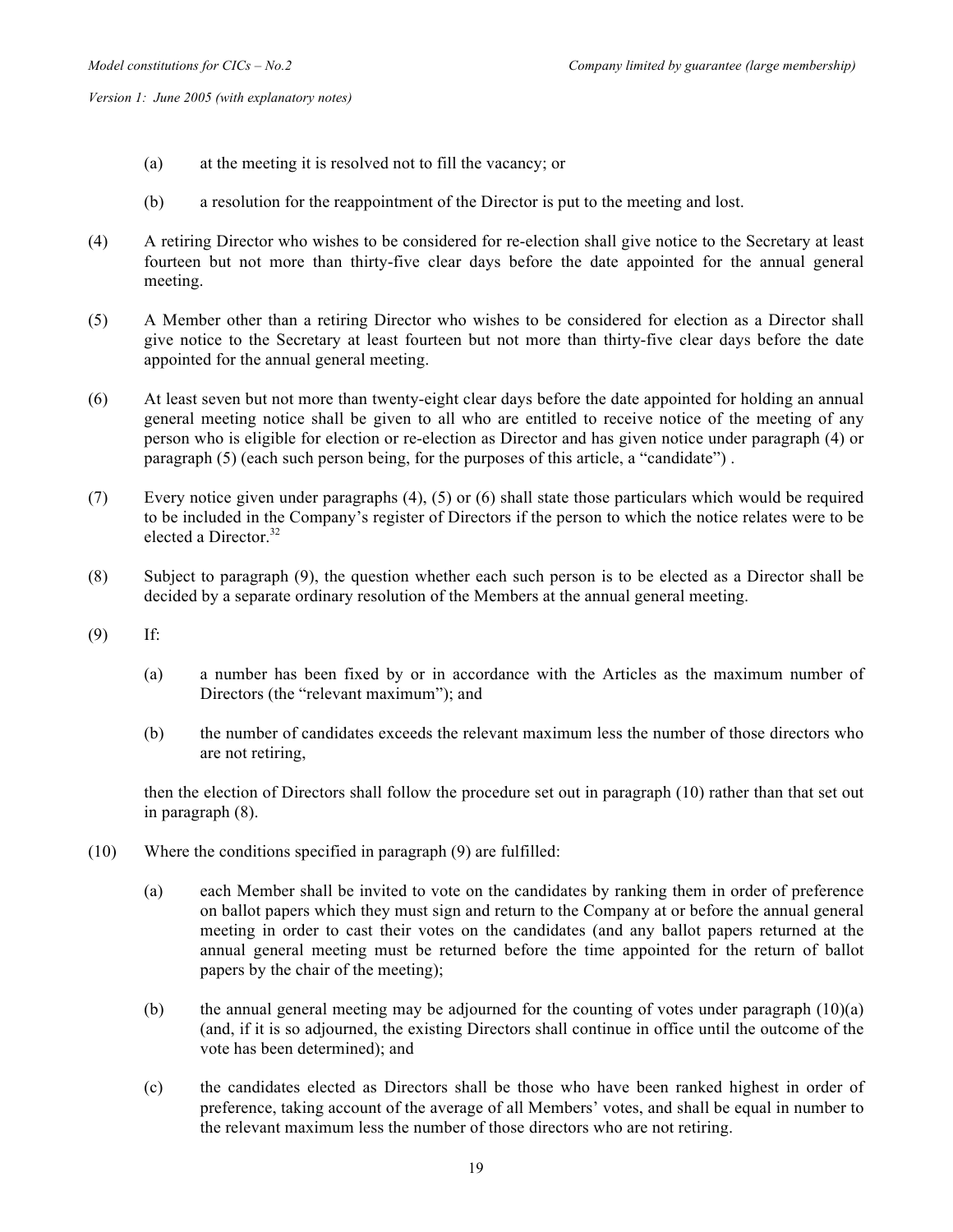(11) If fewer than the minimum number of Directors are elected at an annual general meeting, the Directors shall appoint further Directors to fill any vacancy.

## **23 TERMINATION OF DIRECTORS' APPOINTMENT**

- (1) A person shall cease to be a Director if:
	- (a) that person ceases to be a Member;
	- (b) that person ceases to be a Director by virtue of any provision of the 1985 Acts, or is prohibited by law from being a Director;
	- (c) any notice to the Company that that person is resigning or retiring from office as Director takes effect (except that where such resignation or retirement would otherwise lead to the Company having fewer than two Directors, it shall not take effect until sufficient replacement Directors have been appointed);
	- (d) the Members pass an ordinary resolution removing that person from office;
	- (e) a contract under which that person is appointed as a Director of, or personally performs services for, the Company or any of its subsidiaries terminates, and the Directors decide that that person should cease to be a Director;
	- (f) the Directors decide, at a meeting of Directors, that that person should be removed from office, but such a decision shall not be taken unless the person in question has been given:
		- (i) at least fourteen clear days' notice in writing of the proposal to remove that person from office, specifying the circumstances alleged to justify removal from office; and
		- (ii) a reasonable opportunity of being heard by, or of making representations in writing to, the Directors.
- (2) No powers to remove Directors may be given to persons who are not Members which immediately after their exercise could result in either:
	- (a) the majority of the remaining Directors having been appointed by persons who are not Members; or
	- (b) the number of Directors removed during the financial year of the Company by persons who are not Members exceeding the number of the remaining Directors,

but this shall not prevent a Director from appointing, or subsequently removing, an alternate director, if permitted to do so by the Articles. $33$ 

## **24 DIRECTORS' REMUNERATION AND OTHER TERMS OF SERVICE**

(1) Subject to the 1985 Act, and the Articles, the Company satisfying the community interest test, and any resolution passed under paragraph (2), the Directors may decide the terms (including as to remuneration) on which a Director is to perform Directors' functions, or otherwise perform any service for the Company or any of its subsidiaries. $34$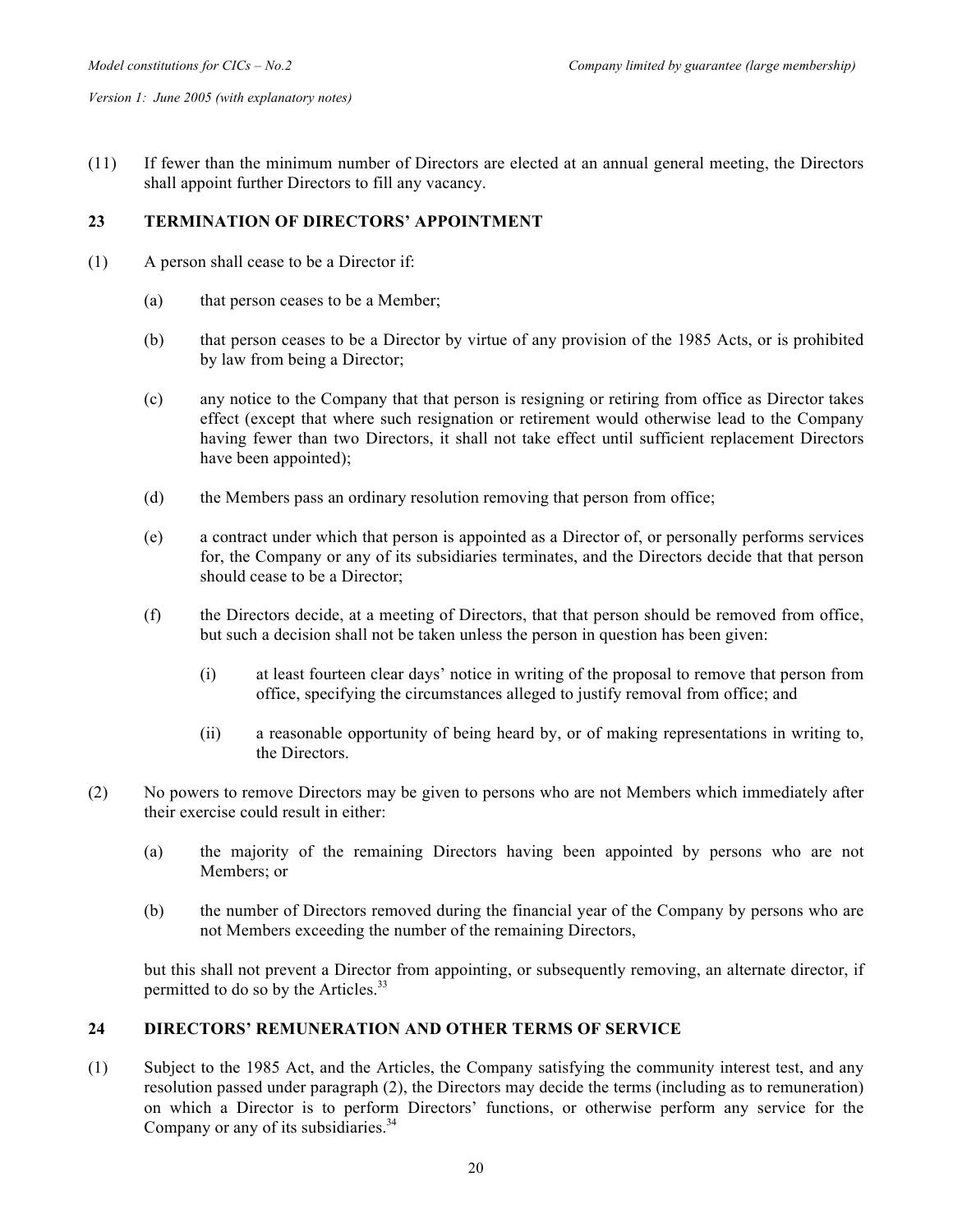(2) The Members may by ordinary resolution limit or otherwise specify the remuneration to which any Director may be entitled, either generally or in particular cases.

## **25 DIRECTORS' EXPENSES**

The Company may meet all reasonable expenses which the Directors properly incur in connection with:

- (a) the exercise of their functions; or
- (b) the performance of any other duty which they owe to, or service which they perform for, the Company or any of its subsidiaries.

## **PART SIX: MEMBERS**

## **26 APPOINTMENT OF MEMBERS**

- (1) The subscribers to the Memorandum are the first Members of the Company.
- (2) Such other persons as agree to become Members of the Company, whose names are entered in the register of Members, and who are admitted to membership in accordance with the Articles, shall be Members of the Company.
- (3) No person shall be admitted as a Member of the Company unless he, she or it is approved by the Directors.
- (4) Every person who wishes to become a Member shall execute and deliver to the Company an application for membership in such form (and containing such information) as the Directors require.

## **27 TRANSFER AND TERMINATION OF MEMBERSHIP**

- (1) Membership is not transferable to anyone else.
- (2) Membership is terminated if:
	- (a) the Member dies or ceases to exist;
	- (b) the Members pass an ordinary resolution expelling the Member; or
	- (c) otherwise in accordance with the Articles.
- (3) No resolution shall be passed under paragraph (2) unless the Member has been given:
	- (a) at least fourteen clear days' notice in writing that it is proposed to expel him, her or it, specifying the circumstances alleged to justify expulsion; and
	- (b) a reasonable opportunity of being heard by or of making written representations to the Members passing the ordinary resolution.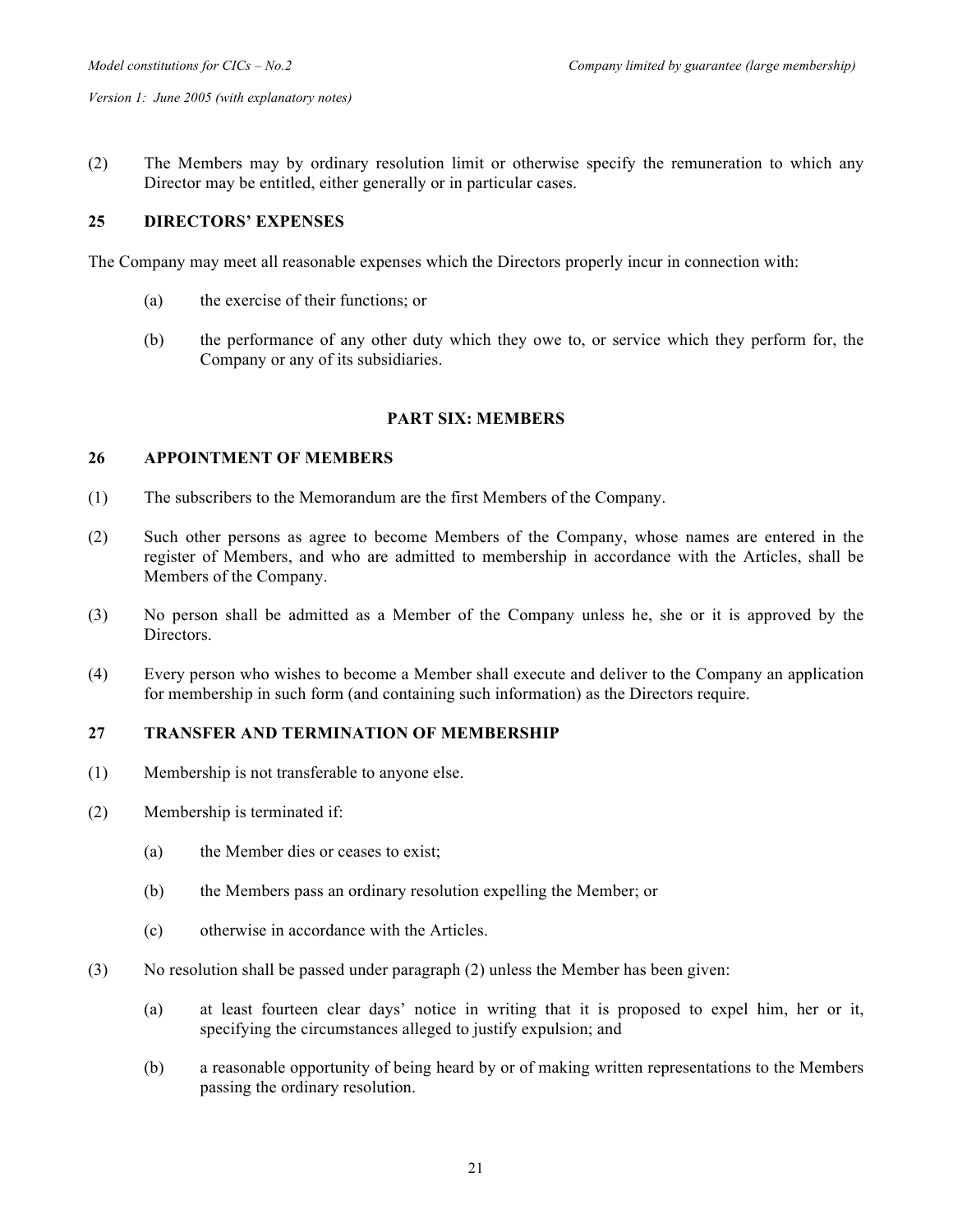## **PART SEVEN: GENERAL MEETINGS (MEETINGS OF MEMBERS)**

### **28 ANNUAL GENERAL MEETING**

The Company shall hold an annual general meeting:

- (a) within 18 months of the Company's date of incorporation and afterwards once in each calendar year (provided that not more than 15 months shall elapse between the date of one annual general meeting of the Company and that of the next); and
- (b) at such date, time and place as the Directors shall determine.

## **29 OTHER GENERAL MEETINGS**

- (1) The Directors may decide to call a general meeting at any time.
- (2) The Directors shall call a general meeting on receiving a requisition to that effect in accordance with the 1985 Act.<sup>35</sup>

## **30 NOTICE**

- (1) Notice of general meetings shall be given to every Member, the Directors and the Company's auditors (if any).
- (2) All general meetings shall be called by at least 21 clear days' notice in writing.
- (3) Every notice calling a general meeting shall specify:
	- (a) the place, date and time of the meeting; and
	- (b) the general nature of the business to be transacted.
- (4) In the case of an annual general meeting, the notice shall specify that the meeting is an annual general meeting.
- (5) If a special resolution is to be proposed, the notice shall contain a statement to that effect and set out the text of the special resolution.

# **31 QUORUM**

- (1) No business shall be transacted at any meeting unless a quorum is present.
- (2) The quorum for a general meeting shall be seven<sup>36</sup> Members present in person (or, in the case of a corporate Member, by its duly appointed representative) and entitled to vote on the business to be transacted.
- (3) If a quorum is not present within half an hour from the time appointed for the meeting, the meeting shall stand adjourned for a minimum of seven days until such time as the Directors determine.

## **32 CONDUCT OF BUSINESS – GENERAL**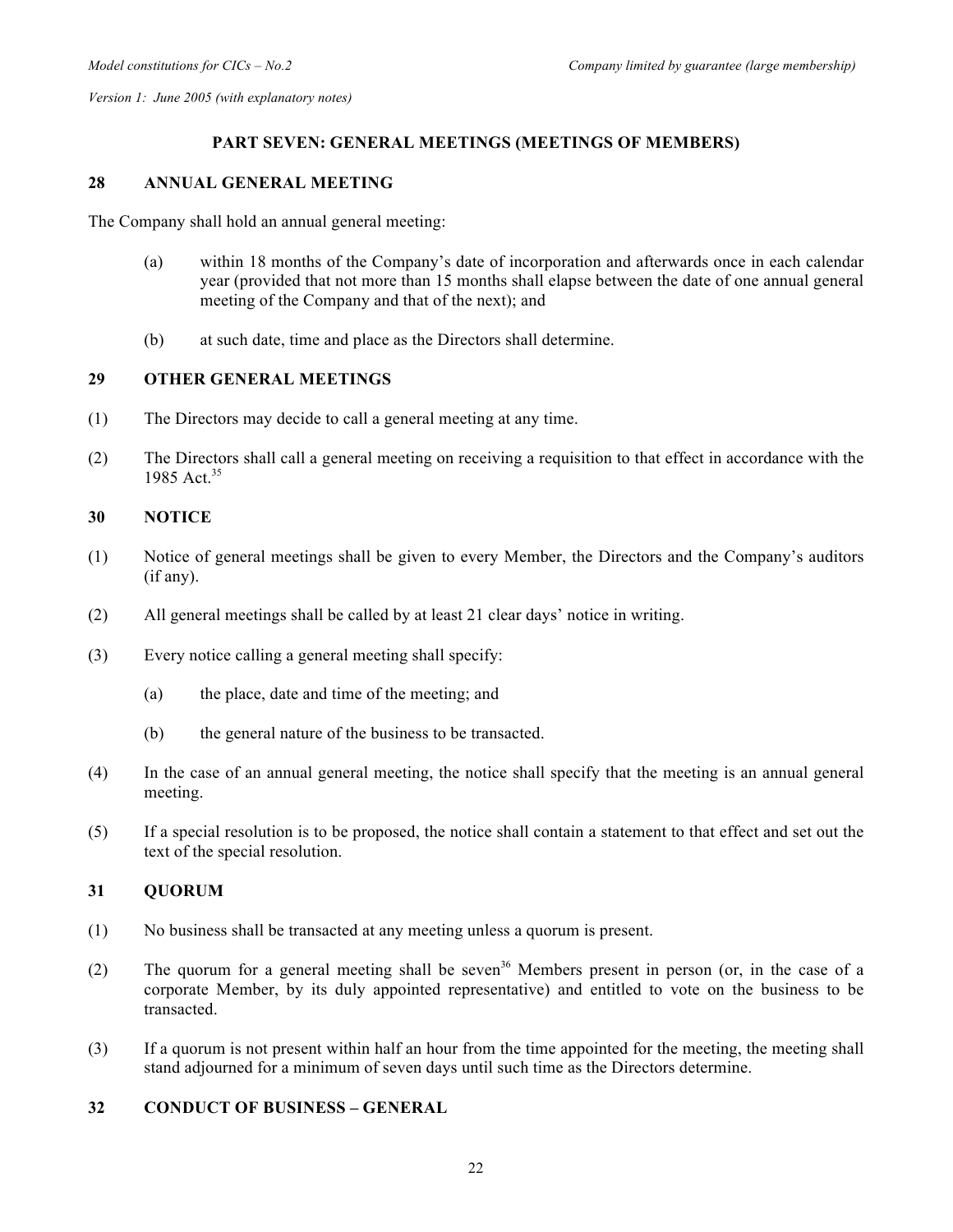- (1) The Chair shall preside as chair of the general meeting. In the Chair's absence, the Members shall appoint some other Director, or (if no Director willing to preside is present) Member to preside.
- (2) The chair:
	- (a) may adjourn the meeting from time to time and from place to place, with the consent of a meeting at which a quorum is present; and
	- (b) shall do so if so directed by the meeting or in accordance with the Articles.
- (3) No business shall be transacted at an adjourned meeting other than business which might properly have been transacted at the meeting had the adjournment not taken place.
- (4) When a meeting is adjourned for fourteen days or more, at least seven clear days' notice shall be given specifying the time and place of the adjourned meeting and the general nature of the business to be transacted. Otherwise it shall not be necessary to give any such notice.
- (5) Except as required by law, all decisions of the Members at a general meeting shall be made by ordinary resolution.

### **33 VOTING PROCEDURES**

- (1) Every Member present in person or by proxy (or, in the case of a corporate Member, by its duly authorised representative) shall have one vote.
- (2) A person who is not a Member shall not have any right to vote at a general meeting of the Company (except as the proxy or (in the case of a corporate Member) duly authorised representative of a Member).
- (3) Paragraphs (1) and (2) are without prejudice to any right to vote on a resolution affecting the rights attached to a class of the Company's debentures. <sup>37</sup>
- (4) A declaration by the chair that a resolution has been:
	- (a) carried;
	- (b) carried unanimously, or by a particular majority;
	- (c) lost; or
	- (d) not carried by a particular majority, and

an entry to that effect in the minutes of the meeting, shall be conclusive evidence of the fact without proof of the number or proportion of the votes recorded in favour of or against the resolution.

- (5) In the case of an equality of votes, the chair shall be entitled to a casting vote in addition to any other vote he or she may have as a Member.
- (6) The proceedings at any general meeting shall not be invalidated by reason of any accidental informality or irregularity (including with regard to the giving of notice) or any want of qualification in any of the persons present or voting.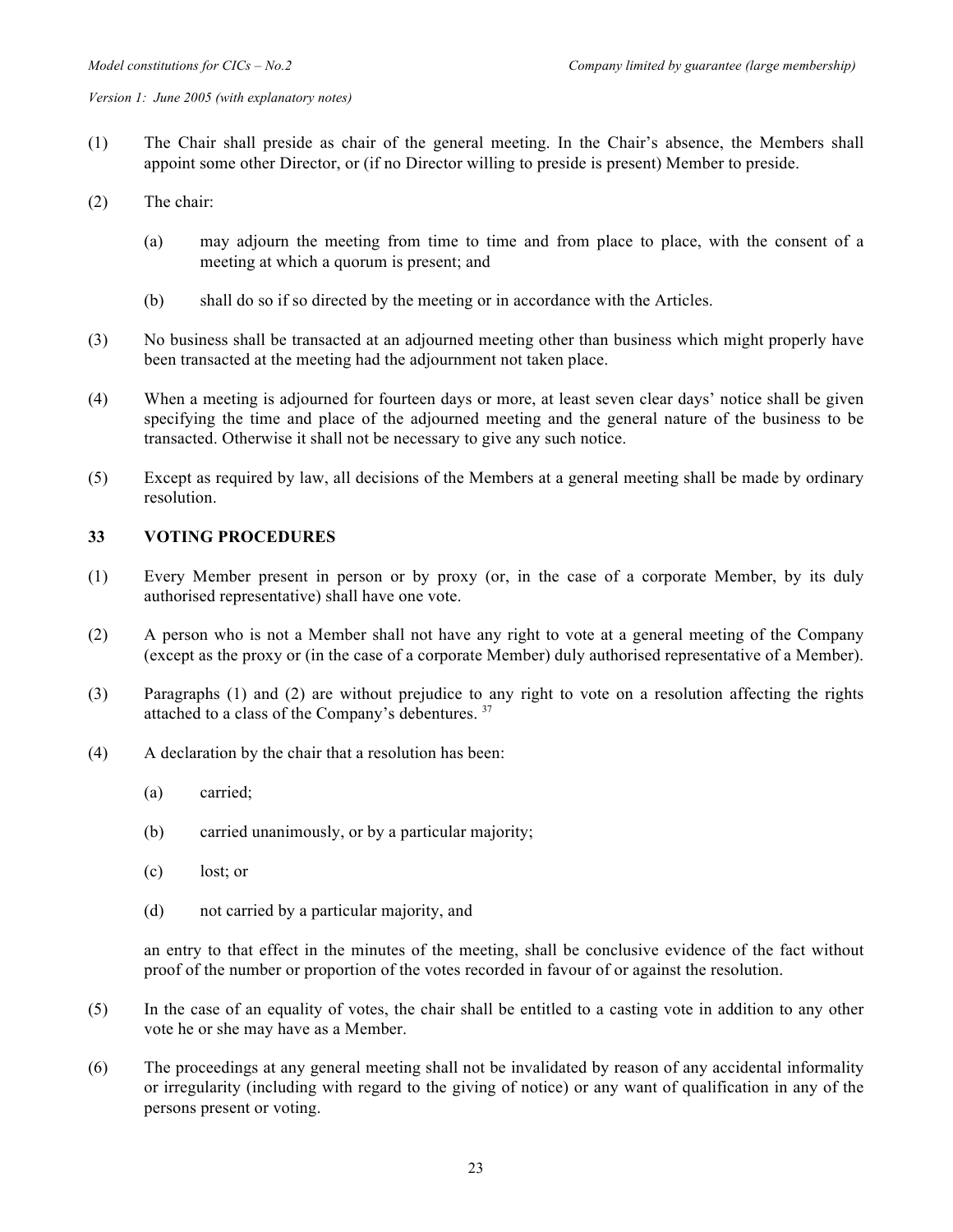(7) No objection shall be raised to the qualification of any voter except at the general meeting or adjourned meeting at which the vote objected to is tendered, and every vote not disallowed at the meeting shall be valid. Any objection made in due time shall be referred to the chair whose decision shall be final and binding.

#### **34 MINUTES**

- (1) The Directors shall cause minutes to be made and kept in writing of all proceedings at general meetings of the Company.
- (2) Any such minute, if purported to be signed by the chair of the meeting, or by the chair of the next succeeding general meeting, shall be sufficient evidence of the proceedings.

## **PART EIGHT: MISCELLANEOUS**

## **35 COMPANY SECRETARY**

- (1) Subject to the provisions of the 1985 Act, the Directors shall appoint an individual to act as Company Secretary for such term and at such remuneration and upon such other conditions as they may think fit.
- (2) The Directors may decide to remove a person from the office of Secretary at any time.

#### **36 COMPANY SEAL**

- (1) This article applies if the Company has a seal (the "common seal").
- (2) The common seal shall only be applied to a document if its use on that document has been authorised by a decision of the Directors.
- (3) If the common seal is applied to a document, the document shall be:
	- (a) signed by an authorised person; and
	- (b) countersigned by another authorised person.
- (4) For the purposes of this article, an authorised person is:
	- (a) any Director;
	- (b) the Secretary; or
	- (c) any person authorised by the Directors for the purpose of signing and countersigning documents to which the common seal is applied.

#### **37 ACCOUNTS AND REPORTS**

(1) The Directors shall comply with the requirements of the 1985 Act and any other applicable law as to keeping financial records, the audit or examinations of accounts and the preparation and transmission to the Registrar of Companies of annual reports and accounts.<sup>38</sup>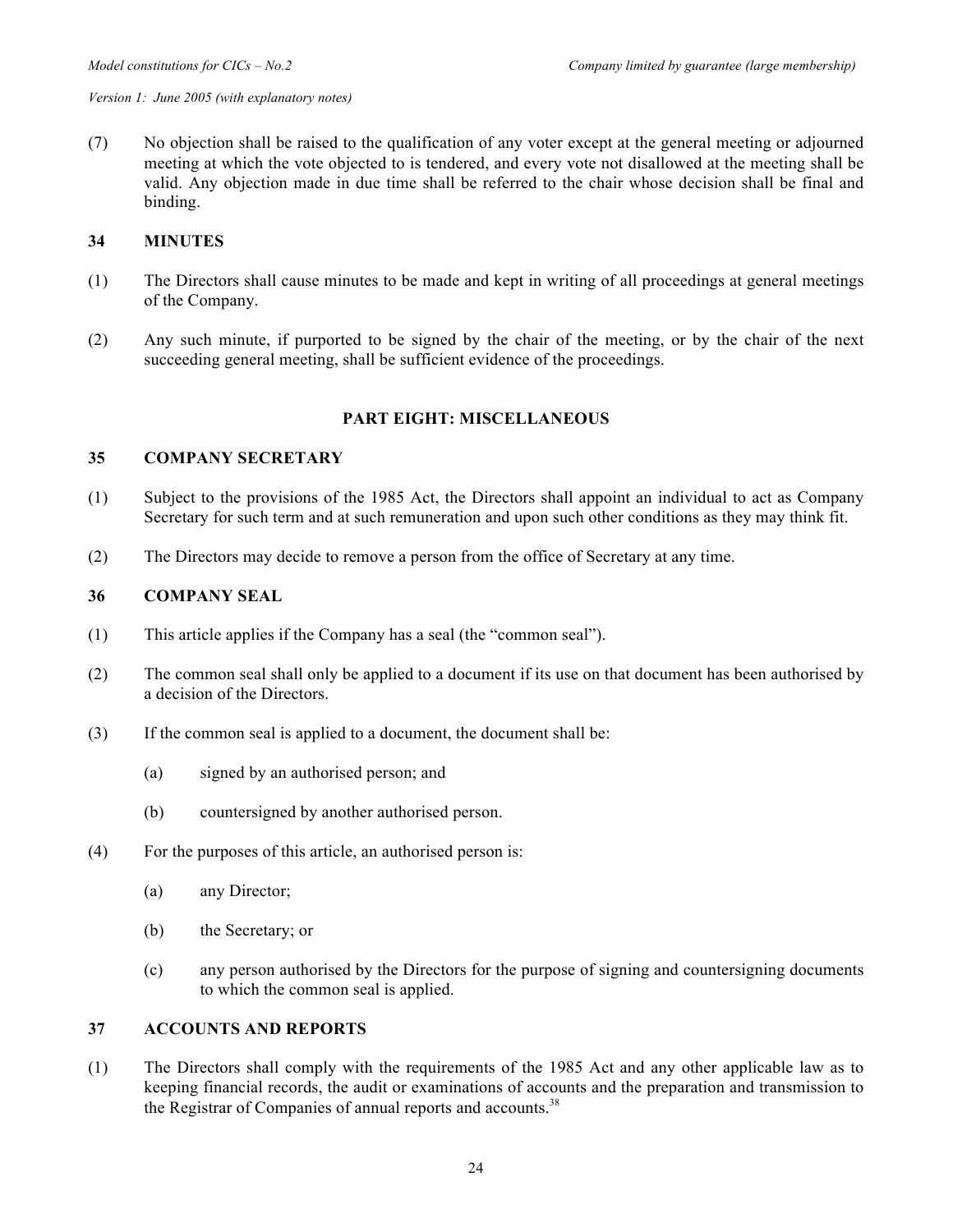- (2) Subject to paragraph (3), the Company's statutory books and accounting records shall be open to inspection by the Members during usual business hours.
- (3) The Company may in general meeting impose reasonable restrictions as to the time at which and the manner in which the statutory books and accounting records of the Company may be inspected by Members.

#### **38 NOTICES**

- (1) Except where the Articles provide otherwise, any notice to be given to or by any person under the Articles shall be in writing to an address for the time being notified for that purpose to the person giving the notice.
- (2) The Company may give any notice to any person under the Articles:
	- (a) in person;
	- (b) by sending it by post in a prepaid envelope addressed to that person at that person's registered address, or by leaving it at that address;
	- (c) by fax or by electronic communication to an address provided for that purpose; or
	- (d) by posting it on a website, where the recipient has been notified of such posting in a manner agreed by that person.
- (3) A person present at any meeting shall be deemed to have received notice of the meeting and, where requisite, of the purpose for which it was called.
- (4) Proof that:
	- (a) an envelope containing a notice was properly addressed, prepaid and posted; or
	- (b) that an electronic communication or fax has been transmitted to the correct address or number,

shall be conclusive evidence that the notice was given.

- (5) A notice shall, unless the contrary is proved, be deemed to be given:
	- (a) at the expiration of 48 hours after the envelope containing it was posted; or
	- (b) in the case of a notice contained in an electronic communication or fax, at the expiration of 48 hours after the time it was transmitted.

#### **39 INDEMNITY**

- (1) Subject to the 1985 Act, a Director shall be indemnified out of the Company's assets against any expenses which that Director incurs:
	- (a) in defending civil proceedings in relation to the affairs of the Company (unless judgement is given against the Director and the judgement is final);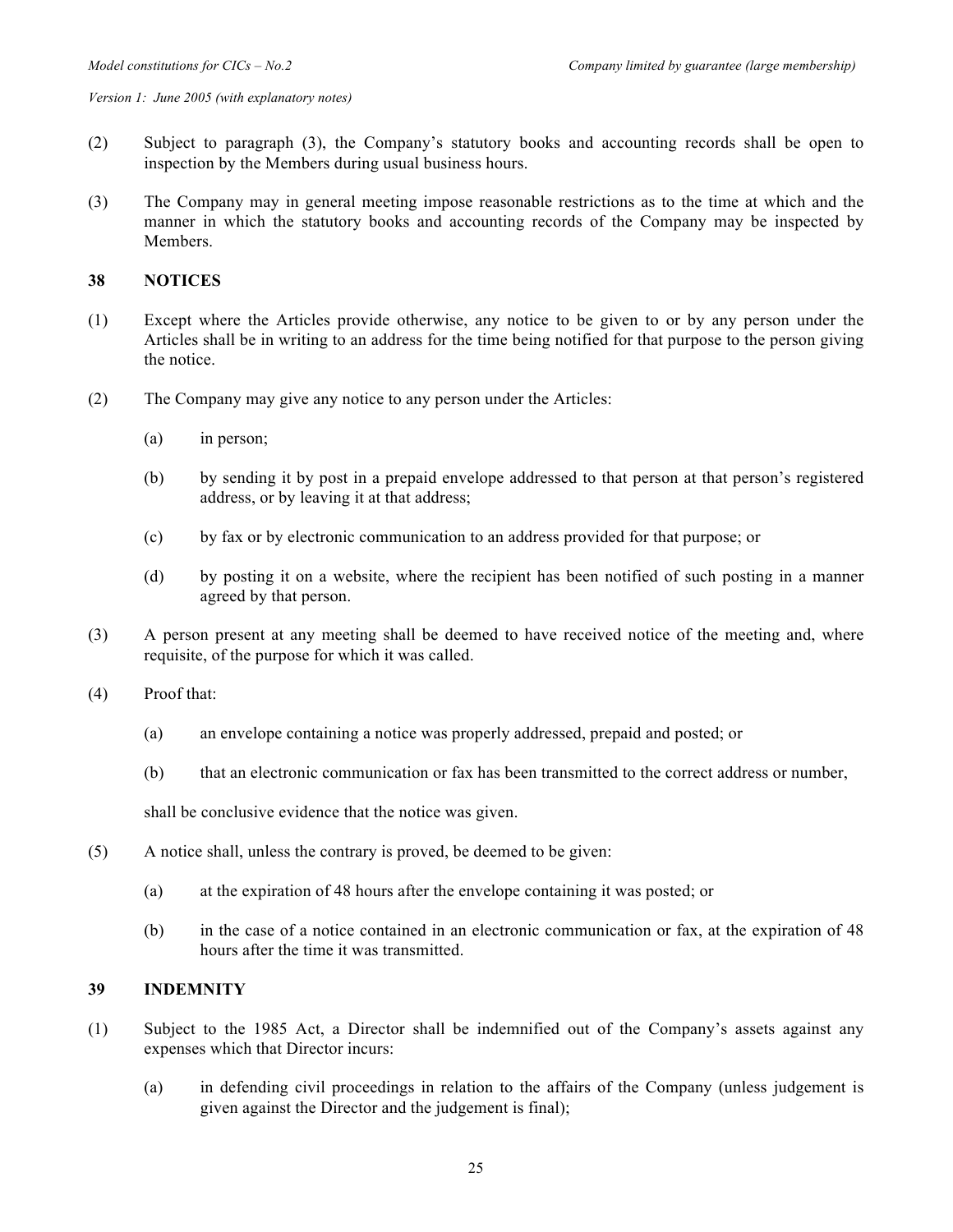- (b) in defending criminal proceedings in relation to the affairs of the Company (unless the Director is convicted and the conviction is final);
- (c) in connection with any application for relief from liability for negligence, default, breach of duty or breach of trust in relation to the affairs of the Company (unless the Court refused to grant the Director relief, and the refusal is final).
- (2) Judgement, conviction or refusal of relief becomes final if the period for bringing an appeal or any further appeal has ended and any appeal brought is determined, abandoned or otherwise ceases to have effect.
- (3) This article is without prejudice to any other indemnity to which a Director may be entitled.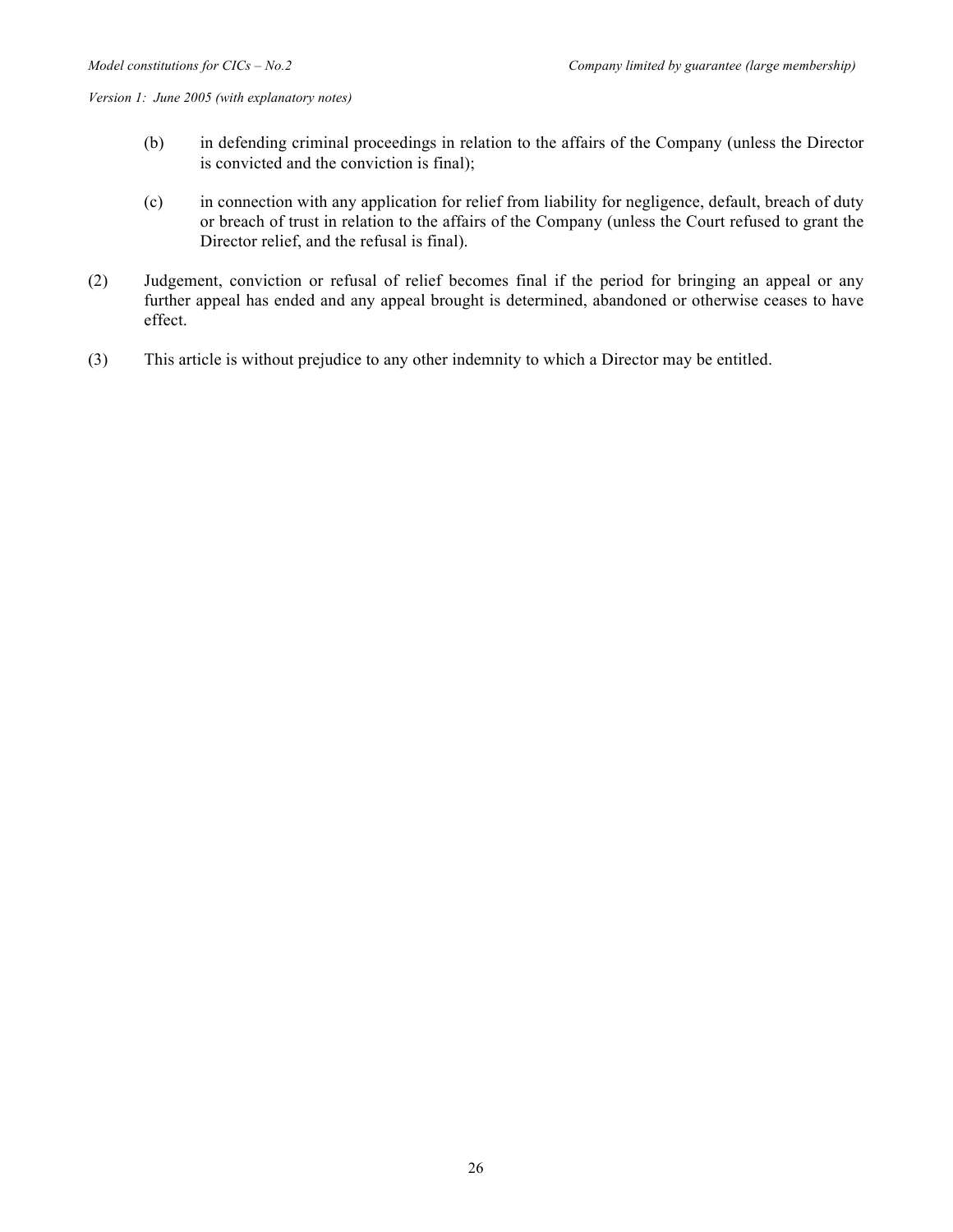|    | Names, Addresses and Signatures of Subscribers |                                                                           |  |
|----|------------------------------------------------|---------------------------------------------------------------------------|--|
|    |                                                | Guarantee                                                                 |  |
| 1. | Signature:                                     | £1                                                                        |  |
|    | Name:                                          | Joanne BASKOTT                                                            |  |
|    | Address:                                       | Coombe Bay House, Coombe Road, SALTASH, Cornwall PL12 4ET                 |  |
| 2. | Signature:                                     | £1                                                                        |  |
|    | Name:                                          | Liam Anthony BRADLEY                                                      |  |
|    | Address:                                       | 21 Albert Road, SALTASH, Cornwall PL12 4EB                                |  |
|    |                                                |                                                                           |  |
| 3. | Signature:                                     | $\pounds 1$                                                               |  |
|    | Name:                                          | Colin BROWN                                                               |  |
|    | Address:                                       | 'The Moorings', Riverside Cottages, Forder, SALTASH, Cornwall PL12 4QS    |  |
| 4. | Signature:                                     | £1                                                                        |  |
|    | Name:                                          | <b>Brian CARTER</b>                                                       |  |
|    | Address:                                       | 17 Hearl Road, Latchbrook, SALTASH, Cornwall PL12 4TX                     |  |
|    |                                                | DATED THIS  DAY OF  2006                                                  |  |
|    |                                                | Witness to the above signatures:                                          |  |
|    | Signature:                                     |                                                                           |  |
|    | Name:                                          | Penelope MILLER                                                           |  |
|    | Address:                                       | SBD Associates, South Pill Cottage, Adit Lane, SALTASH, Cornwall PL12 6HS |  |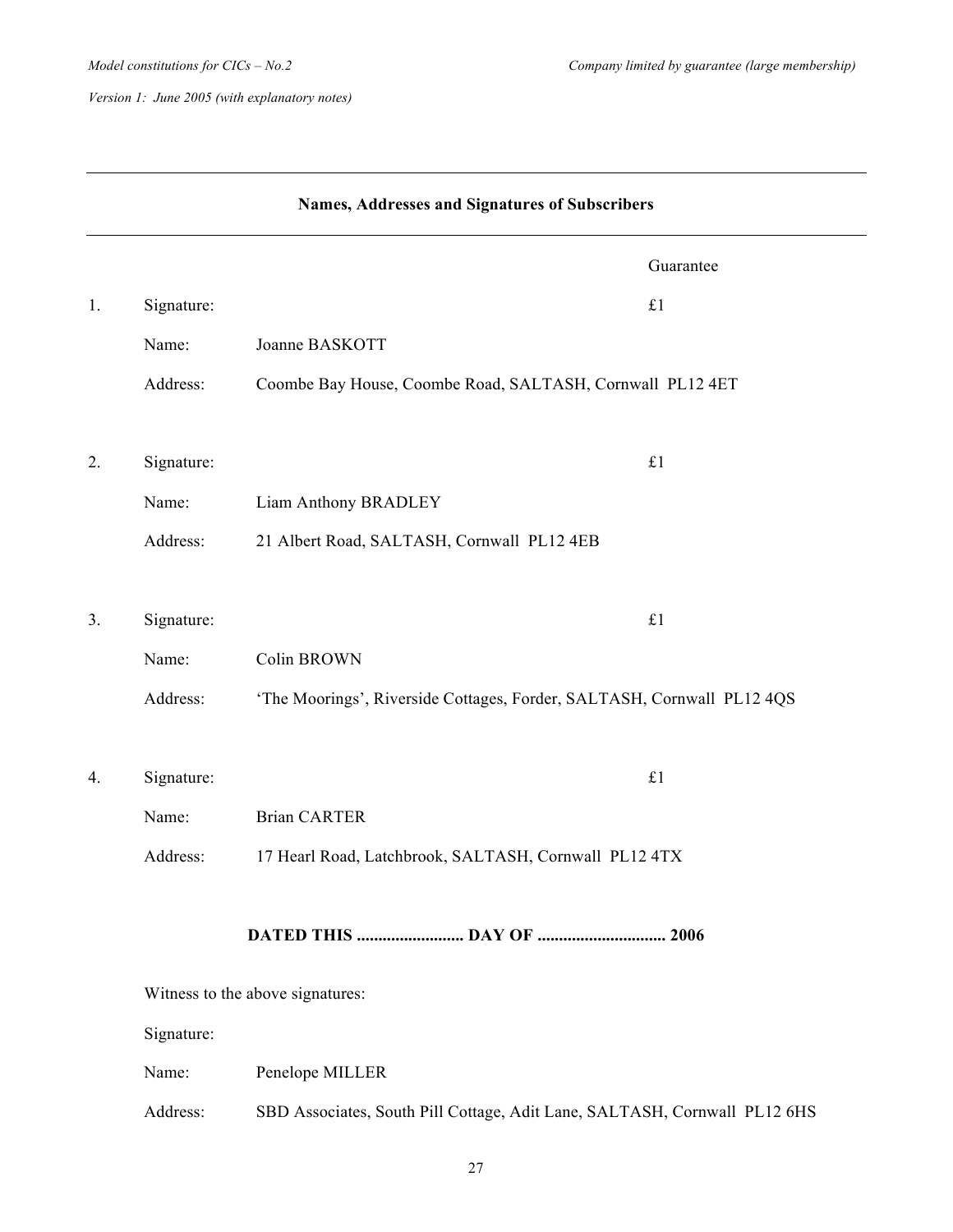|    | Names, Addresses and Signatures of Subscribers |                                                                           |  |  |
|----|------------------------------------------------|---------------------------------------------------------------------------|--|--|
|    |                                                | Guarantee                                                                 |  |  |
| 5. | Signature:                                     | £1                                                                        |  |  |
|    | Name:                                          | Hugo CONTRERAS                                                            |  |  |
|    | Address:                                       | 4 Leanway, SALTASH, Cornwall PL12 4SU                                     |  |  |
| 6. | Signature:                                     | £1                                                                        |  |  |
|    | Name:                                          | Geoffrey Clifford ELLISON                                                 |  |  |
|    | Address:                                       | 10 Westbourne Terrace, SALTASH, Cornwall PL12 6BX                         |  |  |
| 7. | Signature:                                     | £1                                                                        |  |  |
|    | Name:                                          | John Richard EVANS                                                        |  |  |
|    | Address:                                       | Meryton House, The Green, Kingsand, TORPOINT, Cornwall PL10 1NH           |  |  |
| 8. | Signature:                                     | $\pounds 1$                                                               |  |  |
|    | Name:                                          | Gillian FURSE                                                             |  |  |
|    | Address:                                       | 20 Trelawney Road, SALTASH, Cornwall PL12 4DD                             |  |  |
|    |                                                | DATED THIS  DAY OF  2006                                                  |  |  |
|    |                                                | Witness to the above signatures:                                          |  |  |
|    | Signature:                                     |                                                                           |  |  |
|    | Name:                                          | Penelope MILLER                                                           |  |  |
|    | Address:                                       | SBD Associates, South Pill Cottage, Adit Lane, SALTASH, Cornwall PL12 6HS |  |  |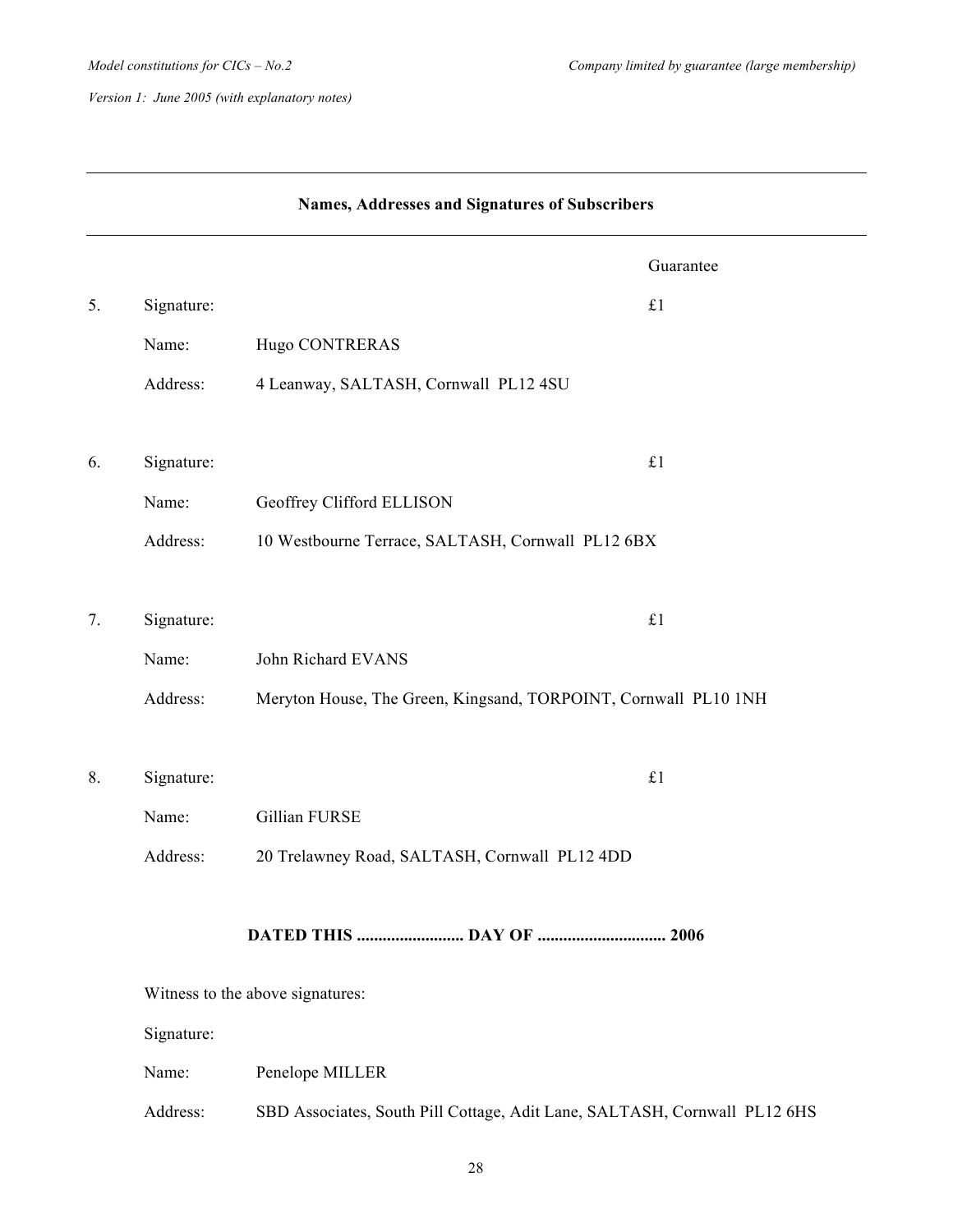|     | Names, Addresses and Signatures of Subscribers |                                                                           |           |
|-----|------------------------------------------------|---------------------------------------------------------------------------|-----------|
|     |                                                |                                                                           | Guarantee |
| 9.  | Signature:                                     | $\pounds 1$                                                               |           |
|     | Name:                                          | Kenneth MARTIN                                                            |           |
|     | Address:                                       | South Pill Cottage, Adit Lane, SALTASH, Cornwall PL12 6HS                 |           |
| 10. | Signature:                                     | £1                                                                        |           |
|     | Name:                                          | <b>Brian Scott PEDLEY</b>                                                 |           |
|     | Address:                                       | 77 Old Ferry Road, SALTASH, Cornwall PL12 6BJ                             |           |
| 11. | Signature:                                     | £1                                                                        |           |
|     | Name:                                          | Stephen William James TAIT                                                |           |
|     | Address:                                       | 31 Castlemead Drive, SALTASH, Cornwall PL12 4LQ                           |           |
| 12. | Signature:                                     | $\pounds 1$                                                               |           |
|     | Name:                                          | James Leonard WESTLAKE                                                    |           |
|     | Address:                                       | 3 Clittaford View, Southway, PLYMOUTH, Devon PL6 6TW                      |           |
|     |                                                |                                                                           |           |
|     |                                                | Witness to the above signatures:                                          |           |
|     | Signature:                                     |                                                                           |           |
|     | Name:                                          | Penelope MILLER                                                           |           |
|     | Address:                                       | SBD Associates, South Pill Cottage, Adit Lane, SALTASH, Cornwall PL12 6HS |           |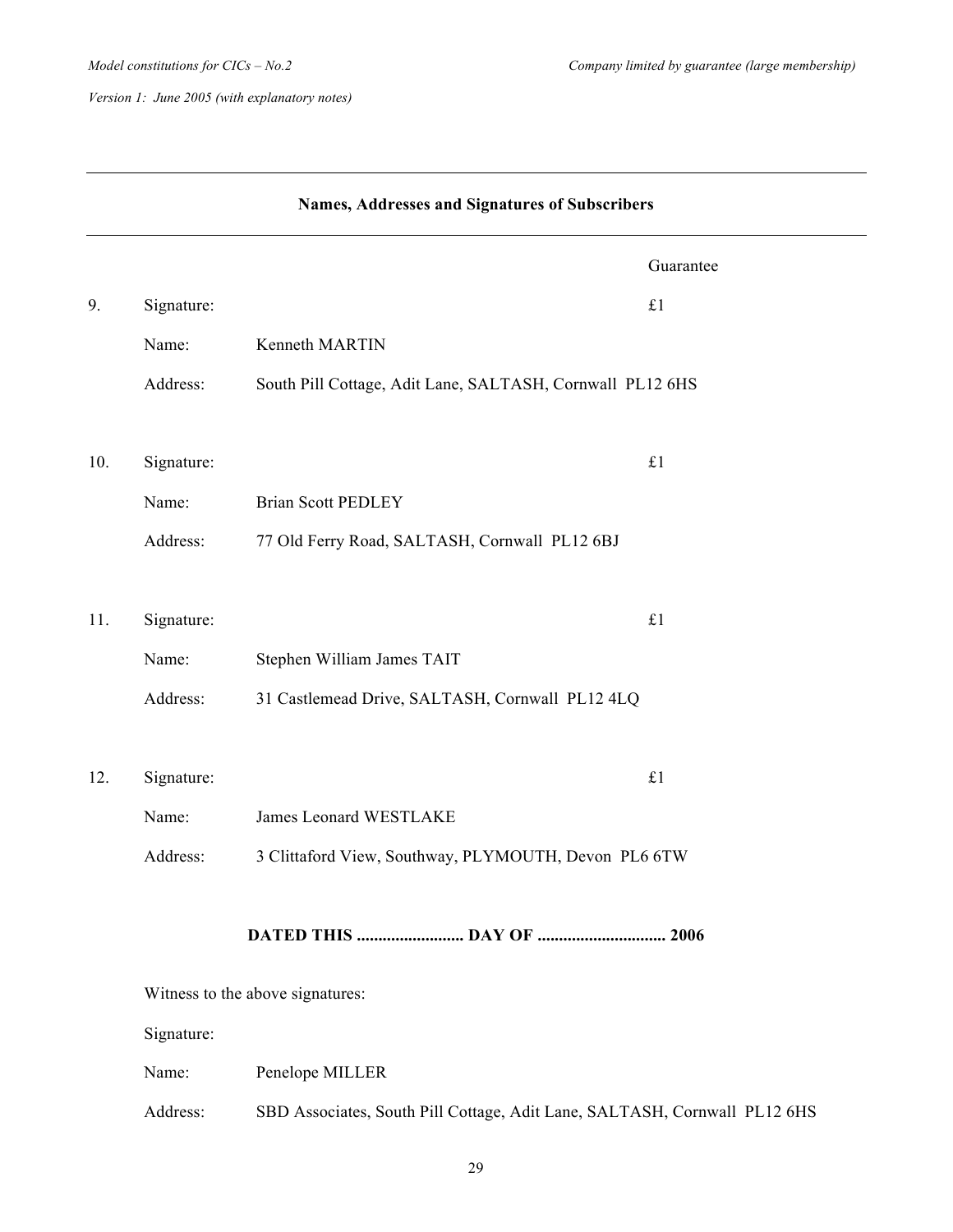## **EXPLANATORY NOTES**

<sup>1</sup> It is no longer possible to form a company limited by guarantee with a share capital (although the formation of such a hybrid form of company was possible under previous companies legislation). If you are considering converting an existing company limited by guarantee with a share capital to a community interest company you should take independent legal advice. On the different limited company forms available to CICs, see Part 3 of the Regulator's information and guidance notes.

<sup>2</sup> Section 33 of the 2004 Act provides that the name of any community interest company which is not a public company must end with either the words "community interest company" or the letters "c.i.c." (or, if the memorandum states that the company's registered office is to be situated in Wales, with the words "cwmni buddiant cymunedol" or the initials "c.b.c.").

<sup>3</sup> This model constitution is designed for use by private companies limited by guarantee, which have more members than they have directors. Although it assumes that the directors will take most day to day decisions about the company's business, it also gives the members a strong role in controlling the overall governance of the company. The procedures for decision-making by directors are more formal than in the other model constitutions. **Before deciding to adopt this model constitution for your company, you should (i) read the whole document, and these notes, carefully; and (ii) fill the spaces left for company specific details (marked by square brackets). If you are in any doubt at all about your requirements, or the meaning of any part of the model constitution, you should take independent legal or other professional advice. No liability for any loss or damage arising from use of this model constitution will be accepted by the Regulator, his staff or his legal advisors.**

<sup>4</sup> For general guidance on the memorandum of association, see Part 5 of the Regulator's information and guidance notes. If you are an existing company wishing to become a community interest company, you will need to amend your memorandum as appropriate, rather than substituting a completely new memorandum.

<sup>5</sup> Depending on the actual location of the company's registered office, the memorandum must state that the company's registered office is in England and Wales, Wales or Scotland.

<sup>6</sup> On the specification of the company's objects, see Part 5 of the Regulator's information and guidance notes.

 $<sup>7</sup>$  On limited liability, see Part 3 of the Regulator's information and guidance notes.</sup>

<sup>8</sup> On guarantees generally see Chapter 3 of the Regulator's information and guidance notes.

<sup>9</sup> For illustration, space for two subscribers (the usual minimum number) has been supplied here. There is no upper limit to the number of subscribers and further entries may be added as appropriate. There is no need for all those who wish to become Members to subscribe to the Memorandum: they can become Members and be entered in the register of Members after the company has been formed.

 $10$  On articles of association generally, see Part 5 of the Regulator's information and guidance notes. If you are an existing company wishing to become a community interest company, there is no need to adopt completely new articles, but you must comply with the requirements of the Regulations by including (in the case of a company limited by guarantee without a share capital) the provisions set out in Schedule 1 to the Regulations in the memorandum or the articles of your company.

<sup>11</sup> This definition, like the definitions of "community" (see article 2(2)), "Charity", "Regulator", "Scottish charity" and "transfer" (see article 2(2)), is taken from paragraph 1(4) of Schedule 1 to the Regulations. In the case of the definition of "asset-locked body", the Schedule 1 definition should itself have been exactly the same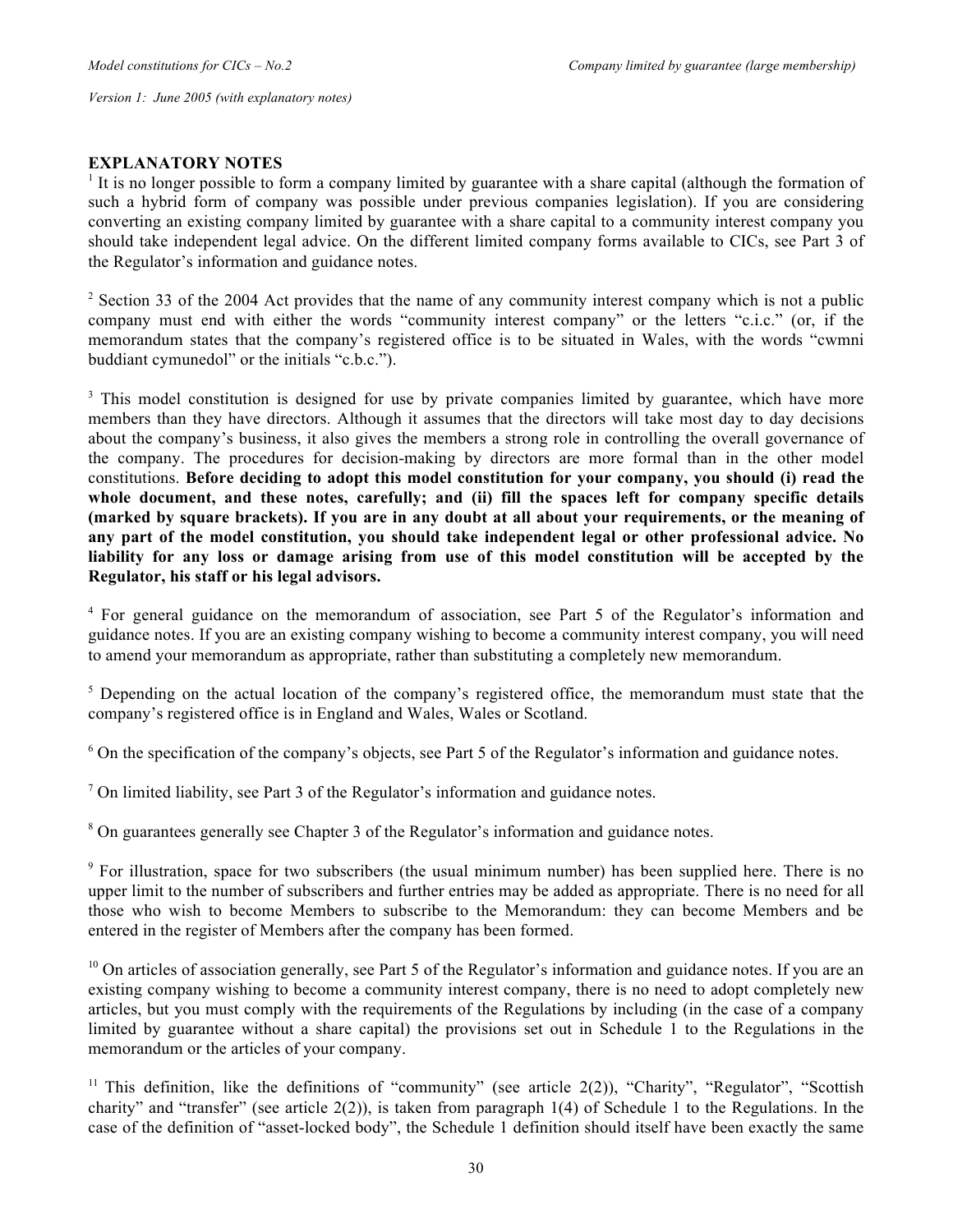as the definition of that term in regulation 2 of the Regulations. The Schedule 1 definition applies to paragraph (2) of article 3, which reflects paragraph 1(2) of Schedule 1. The regulation 2 definition applies to paragraph (4) of article 3, which reflects regulation 23 of the Regulations. As a result of a word-processing error in the preparation of the Regulations, where the words "Great Britain" should have appeared in the Schedule 1 definition of "asset-locked body", the words "the United Kingdom" appear instead. This error will be made good at the first available opportunity (it is expected that the Regulations will be amended to take account of other legislative changes, for example relating to Scottish charities, late in 2005 or early in 2006), but in the meantime it should not have any adverse consequences in practice. It has been suggested that the reference to "the United Kingdom" deprives CICs limited by guarantee of the ability to transfer assets to charities established in Northern Ireland. However, such transfers can still be made under paragraph (2)(b) of article 3.

 $12$  In general, the model articles have been drafted without cross references, so as to reduce the potential for false cross-references which may arise when companies wish to adopt them in modified form or with different numbering. **Where there are cross-references, you will need to check whether they need to be amended when modifying or re-numbering the model articles.**

<sup>13</sup> Section 96 of the Charities Act defines "charity" as meaning "any institution, corporate or not, which is established for charitable purposes and is subject to the control of the High Court in the exercise of the court's jurisdiction with respect to charities".

<sup>14</sup> See section 15 of the Electronic Communications Act 2000, which essentially defines an electronic communication as a communication transmitted (a) by means of an electronic communications network (e.g. by e-mail); or (b) by other means but while in an electronic form (e.g. a floppy disk sent by post).

<sup>15</sup> See section 22 of the Companies Act 1985. A company's members are (i) the subscribers to its memorandum; and (ii) every other person who agrees to become a member of the company and whose name is entered in its register of members.

<sup>16</sup> Section 1(7) of the Law Reform (Miscellaneous Provisions) Scotland Act 1990 defines a "Scottish charity" as a body to which HM Revenue & Customs "have given intimation, which has not subsequently been withdrawn, that relief will be due under section 505 of the Income and Corporation Taxes Act 1988 in respect of income of the body which is applicable and applied to charitable purposes only, being a body (a) which is established under the law of Scotland; or (b) which is managed or controlled wholly or mainly in or from Scotland". This definition will be repealed and replaced when section 13 of, and paragraph 5 of Schedule 4 to, the Charities and Trustee Investment (Scotland) Act 2005 come into force. The Regulations and this model constitution will be amended to reflect the new statutory definition of "Scottish charity" at that time.

<sup>17</sup> In essence, section 736 of the Companies Act 1985 states that a company is a subsidiary of another company if that other company (a) holds or controls a majority of the voting rights in it; or (b) is a member of it and has the right to appoint or remove a majority of its board of directors. However, see further section 736 itself and sections 736A and 736B, all as substituted or inserted by section 144 of the Companies Act 1989.

<sup>18</sup> On the meaning of "community", see Chapters 2.3 and 4.4 of the Regulator's information and guidance notes.

<sup>19</sup> See Part 6 of the Regulator's information and guidance notes. Inclusion of the provisions contained in paragraphs (1), (2) and (3) of article 3 is mandatory, reflecting sub-paragraphs (1)-(3) of paragraph 1 of Schedule 1 to the Regulations.

<sup>20</sup> See regulation 23 of the Regulations and Parts 6 and 11 of the Regulator's information and guidance notes. If the company does not specify that the residual assets are to be transferred to a particular Asset Locked Body, an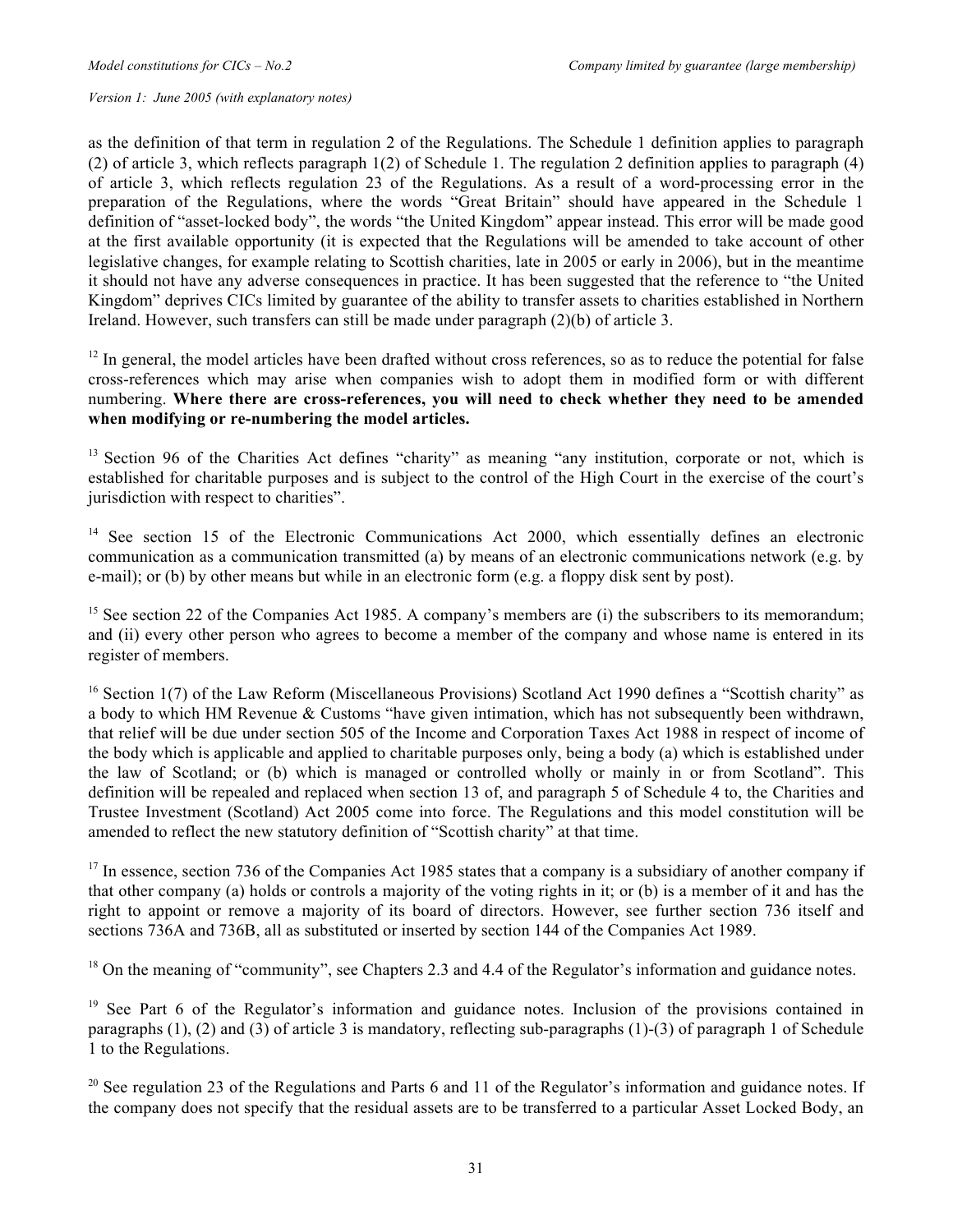appropriate recipient will be chosen by the Regulator, in consultation with the company's directors and members.

<sup>21</sup> Note that although this model constitution give the Directors wide powers, under the Articles (and company law more generally) there are some decisions which must be made by Members (either in general meeting under Part Eight of the Articles or by using the written resolution procedure under the Companies Act 1985). See in general the Companies House guidance booklet, "Resolutions" (available online at "http://www.companieshouse.gov.uk/about/gbhtml/gba7.shtml").

 $22$  See further articles 5 and 6. Delegation may take the form of, for instance, the Directors giving a managing director general authority to run the company's day to day business, or responsibility for specific matters being delegated to particular directors (e.g. financial matters to a finance director). However, it may be equally appropriate to delegate matters to persons other than Directors (see article 5). In all cases, it is important to remember that delegation does not absolve Directors of their general duties towards the company and their overall responsibility for its management. This means, amongst other things, that Directors must be satisfied that those to whom responsibilities are delegated are competent to carry them out.

 $^{23}$  In essence, a special resolution is passed when three quarters of the members present and entitled to vote at a general meeting vote in favour of a proposal. See the Companies House guidance booklet, "Resolutions" (available online at "http://www.companies-house.gov.uk/about/gbhtml/gba7.shtml").

<sup>24</sup> Private companies are only obliged to have one director. However, article 19 provides that the Company shall not have fewer than two directors. The Company will therefore only ever have one director in exceptional circumstances (e.g. where there are two directors and one dies without being replaced).

 $25$  For the purposes of taking unanimous decision, directors may indicate their agreement by any means they choose, so long as their views are clear to each other. **Note the requirement to keep a distinct written record of all Directors' decisions (article 14).**

26 When the directors hold a meeting, they can use e.g. telephone or video conferencing facilities. **Note the requirement to keep a distinct written record of all Directors' decisions (article 14).**

<sup>27</sup> Paragraphs (5)-(7) of article 12 reflect paragraph 4 of Schedule 1 to the Regulations, which is required to be included in the memoranda or articles of all community interest companies.

<sup>28</sup> You must specify the minimum number of Directors required to take a valid majority decision. The quorum may be fixed in absolute terms (e.g. "three Directors") or as a proportion of the total number of Directors (e.g. "two thirds of the Directors from time to time"). You may even wish to stipulate that particular named Directors, or Directors representing particular stakeholder interests, must be present to constitute a quorum. In any event, it is recommended that the quorum should never be less than half of the total number of Directors.

<sup>29</sup> Directors could facilitate the appointment of directors by Members by calling a general meeting.

 $30$  A larger minimum number may be inserted if appropriate. You may also wish to consider whether provision should also be made for a maximum number of directors (e.g. "and the total number of directors in office at any one time shall not exceed  $X$ "). While it is often important to ensure proper representation of a number of different groups on a board of directors, very large boards can become unwieldy, and a maximum number of directors provision may help to guard against this.

 $31$  Paragraph (3) of article 21 must be included under the Regulations (it reflects paragraph 3(2) of Schedule 1 to the Regulations).